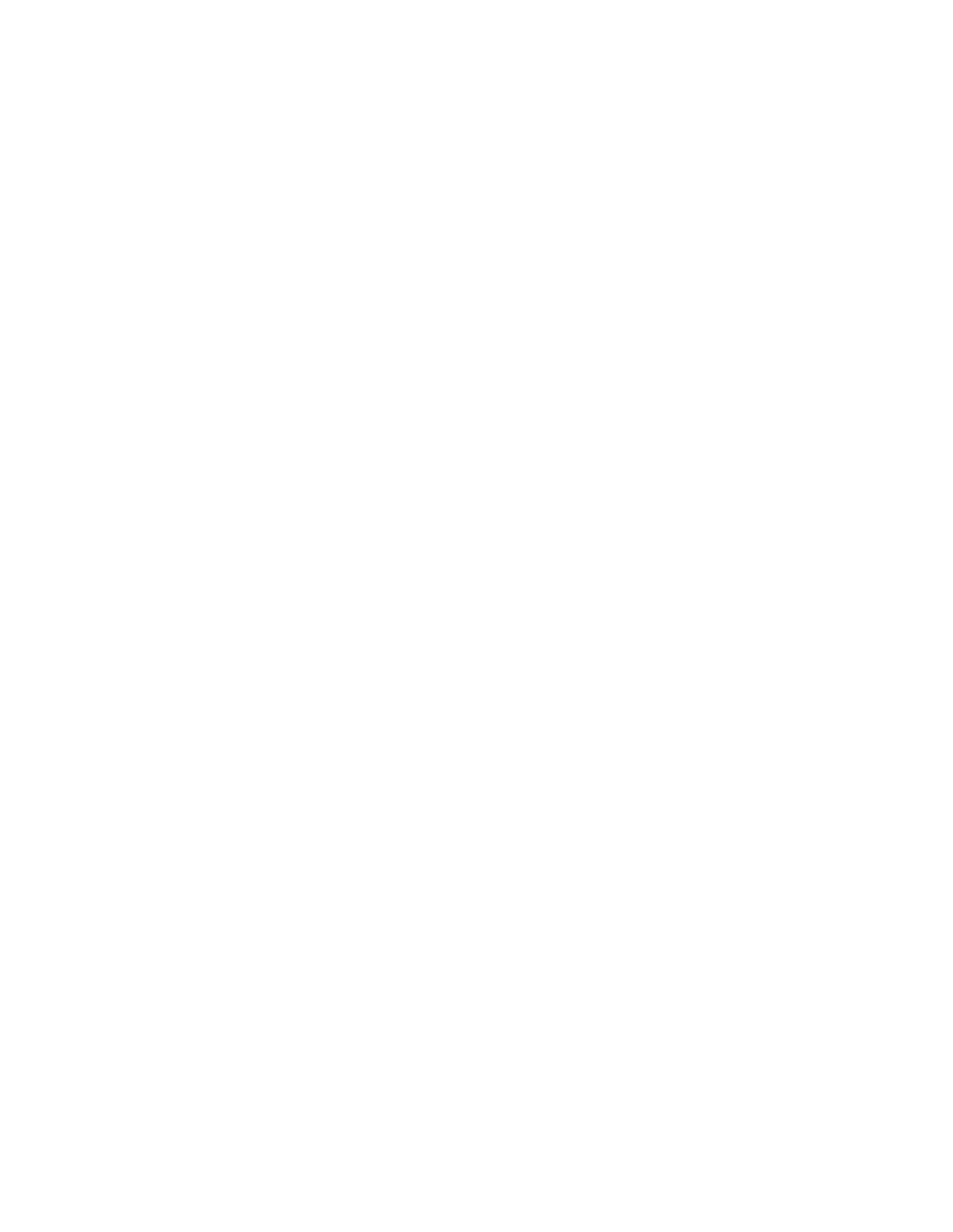#### **Introduction**

To varying degrees, many local governments in New York State are experiencing fiscal stress. While some local governments have held steady during this period of economic uncertainty, others are struggling. A variety of pressures affect local government finances, including declining or static tax bases, stagnant levels of state aid, escalating healthcare and employee benefit costs, the lack of mandate relief and the need to support new security measures.

In an attempt to close budget gaps this year, many local governments had to consider job cuts, service reductions, property and other tax and fee increases and new borrowing programs. In some cases, a *combination* of these actions was necessary. The current economic outlook suggests that local government finances will be strained for several years. At the same time, service demands will continue, as will pressures on the local property tax base.

A renewed emphasis on saving money through the notion of "smarter" government is one of the few options available to local officials hoping to achieve long-term structural fiscal relief. In light of this reality, intermunicipal cooperation and consolidation are two areas worthy of consideration—especially since the combined number of counties, cities, towns, villages and school districts in New York State exceeds 2,300. Since many local governments provide similar services to their constituents, these overlapping layers of government can be vulnerable to certain inefficiencies. These inefficiencies can result in higher costs for taxpayers. There is clearly a potential for cost savings through economies of scale and combining functions.

The Office of the State Comptroller (OSC) has a long history of providing local government officials with the guidance and tools necessary to maintain fiscal health, improve service delivery and enhance efficiency. Given the fiscal challenges of the day, any renewed interest that local governments exhibit towards achieving savings through intermunicipal cooperation and consolidation should be met with the full support and encouragement of State leadership. Accordingly, this report is directed to local government officials as well as leaders in State government, and seeks to accomplish four important tasks:

- **• Reviews pertinent policy issues:** To start, this report offers a brief discussion of cooperation, consolidations and some of the challenges posed by both. The report also reviews recent studies regarding local government restructuring and highlights the experience of some local governments outside New York State.
- **• Assesses current activity levels in New York State:** This report also examines the current level of collaborative activity now taking place throughout the State. That activity, measured in terms of the amount of revenue local governments report for providing services to other local governments, offers yet another important dimension to the cooperation discussion.
- **• Offers strategies for collaboration:** In addition, the report outlines several strategies for handling some of the important issues that commonly arise as officials study and pursue cooperative ventures. In so doing, the various phases of identifying and evaluating opportunities, creating a plan of action and building and maintaining support are addressed.
- **• Proposes fi scally responsible measures:** Finally, the report offers several policy recommendations intended to further enable local government collaboration. These recommendations reflect a balanced and prudent approach—mindful of the current fiscal environment.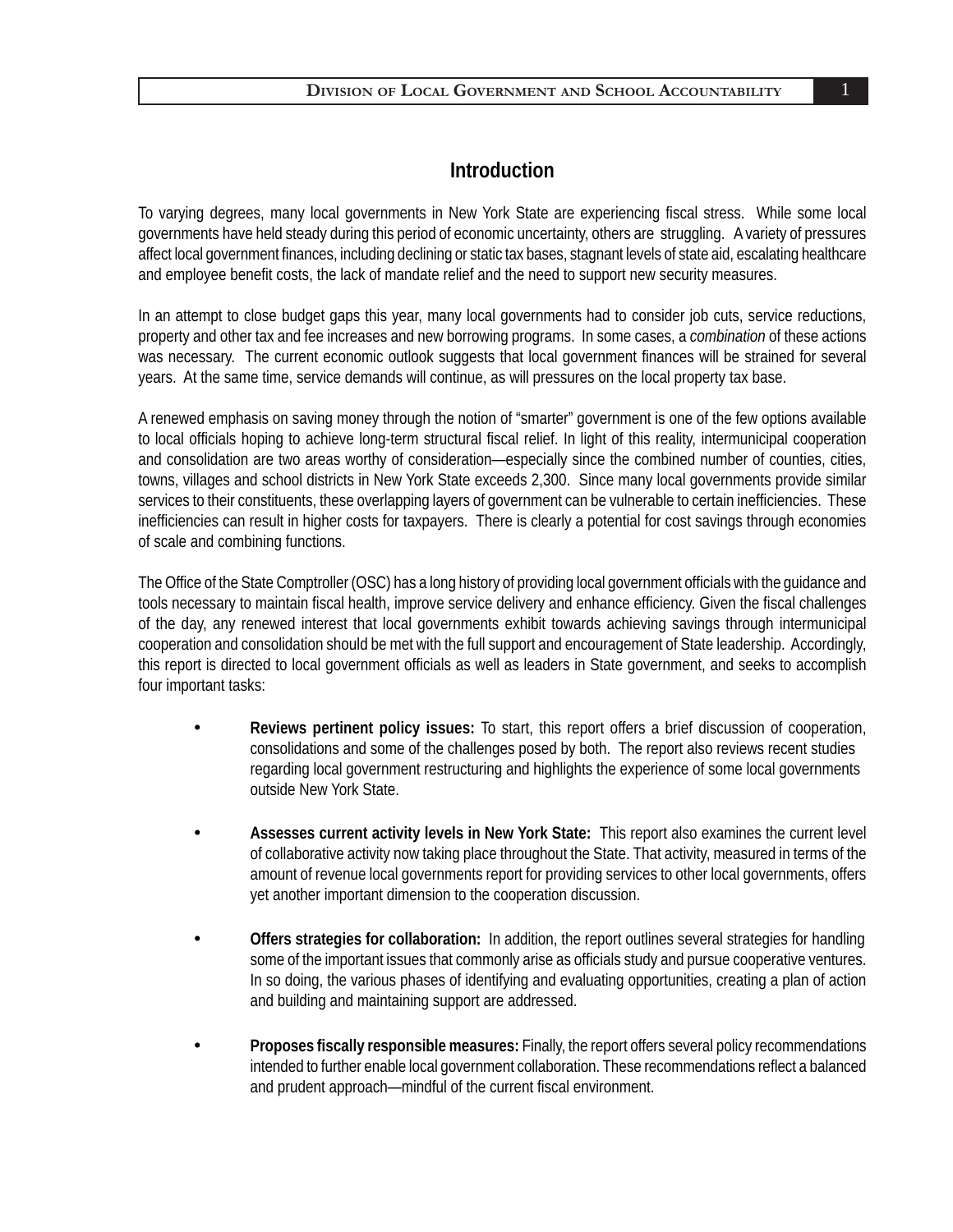## **Cooperation**

Intermunicipal cooperation can help local governments increase effectiveness and efficiency in the delivery of services, and has long been encouraged by the State. The broad statutory authority granted to local governments reflects that support.<sup>1</sup>

Cooperation occurs when two or more local governments work together to provide a service for the benefit of all the municipalities involved. Cooperation agreements generally fall into two categories: service agreements and joint

A good cooperation plan can help communities capture economies of scale, gain use of the latest technology and equipment that they (if acting on their own) would otherwise be unable to afford, eliminate duplicative efforts and achieve significant cost savings.

agreements. A town and village working together to operate a sewage treatment plant is an example of a joint agreement, wherein participating local governments share in the provision of a service. A service agreement exists when one local government contracts to provide a service to another local government for an agreed upon charge—as in the case of Town A providing snow plowing services for Town B.

By maximizing available resources through the use of cooperation agreements, local governments can realize many benefits. A good cooperation plan can help communities capture economies of scale, gain use of the latest technology and equipment that they (if acting on their own) would otherwise be unable to afford, eliminate duplicative efforts and achieve significant cost savings.

Despite these benefits, there are potential barriers that can

challenge a community's ability to embrace intermunicipal cooperation as an achievable and worthwhile means to provide services. Sometimes, a simple lack of trust between the potential partnering communities can stand in the way of cooperation efforts. This may be brought on by a perception that one community will be taken advantage of, or that the plan itself fails to bring about a win/win outcome. Personalities and disputes between local officials in neighboring communities can hamper cooperation efforts as well. A dispute, regardless of its significance, can make it difficult to bring the relevant parties to the negotiating table. Inexperience and a lack of legal knowledge also threaten cooperation by discouraging even an initial exploration of opportunities.

These barriers are not insurmountable and should not deter interest, but acknowledging them can be a first step in working toward a successful partnership agreement.

# **Consolidation**

In some cases the goal of improving local government operations can best be achieved through consolidation—of either services or government entities.

<sup>1</sup> See Appendix A for a discussion of the legal authority and Appendix B for a listing of related statutes.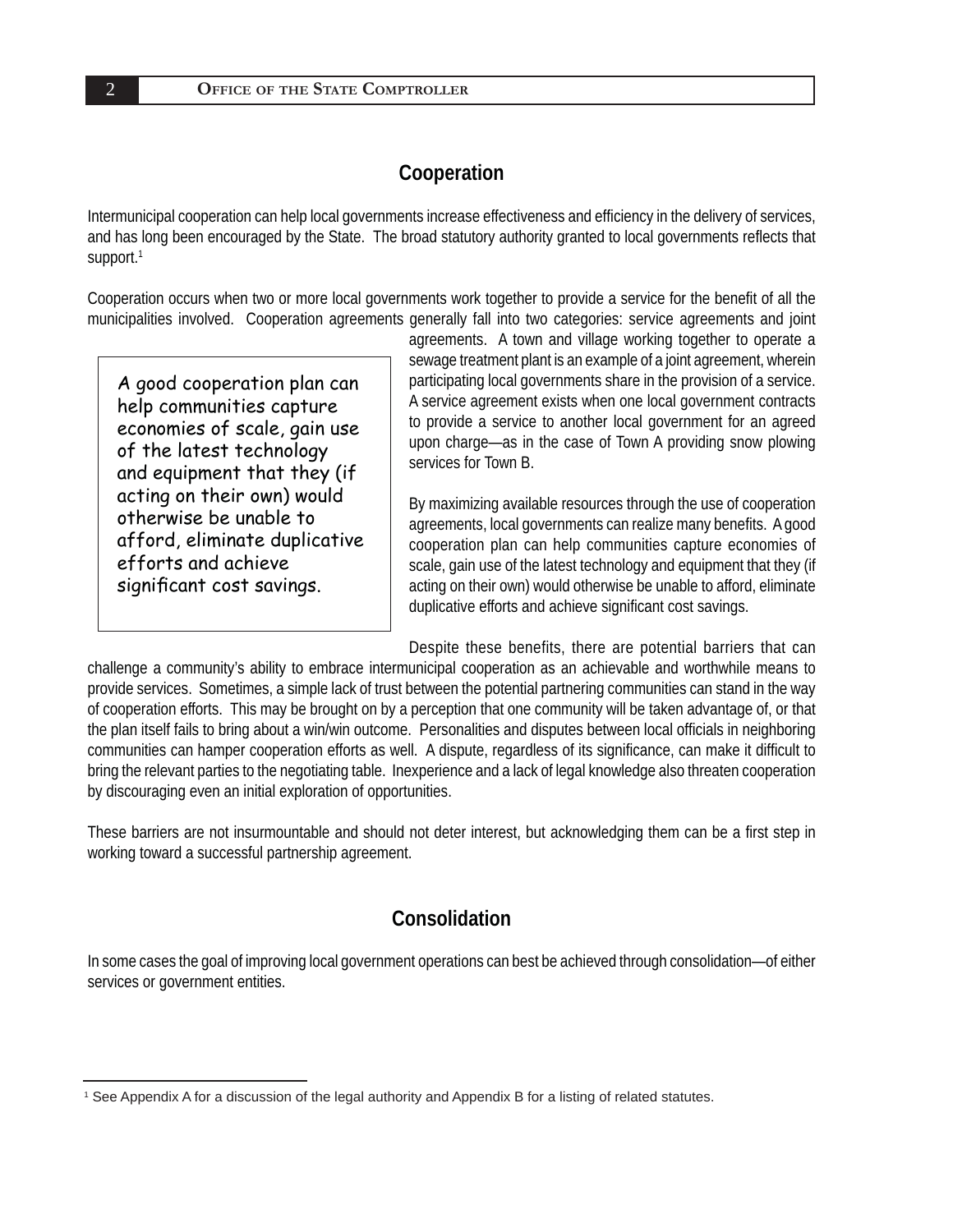local government entities into a single entity and the consequent dissolution of one or more of the governments. A plan for consolidation can occur on several levels. At the service level, a local government might choose to combine two functional units or departments (e.g., a local government combines the building and code enforcement departments into a single department). Consolidation can also involve two or more local governments merging functions in a particular area (e.g., merging two village public works departments). The ultimate form of consolidation is the merging of entire

A plan for consolidation can occur on several levels. At the service level, a local government might choose to combine two functional units or departments.

Though there may be many specific examples in local government that would demonstrate a need for some level of consolidation, gaining widespread community support is not easily achieved. The lack of support reflects a variety of interests. From the perspective of municipal employees and their union representatives, a chief concern over consolidation is the potential for job elimination, loss of seniority or reclassification. Local officials may resist consolidations if it means giving up their own control. Communities often resist calls for consolidation because they believe it will undermine government responsiveness and accountability—qualities usually associated with smaller, decentralized government. Moreover, some communities may not welcome what they perceive to be the loss of community identity. In fact, a move towards a town/village merger might be stalled just because participants cannot reach agreement over the surviving government's name.

Community identity, as expressed by historical boundaries or a community name, is an important element to consider, and the importance of community pride should not be underestimated. "People care about their community and identify with it. Plans to change local government, which are often proposed, will fail if the reformers neglect to factor in these strong values of localism and neighborliness, which determined the way local governments were organized originally and make it difficult to change their boundaries and operations."2

Some municipalities in New York State, such as Buffalo and Rochester, have been examining opportunities for consolidation, including city/county consolidation. Large-scale consolidations like these spark debate over the

Communities often resist calls for consolidation because they believe it will undermine government responsiveness and accountability.

initial investments required to get the "new government" up and running. The issue of leveling pay and benefits between employees from different jurisdictions and the impact that will have on overall cost of the project is of particular concern. Since differences in pay scales are usually leveled up, not down, such concerns are not without merit. The proposed consolidation of the Buffalo Police Department and the Erie County Sheriff's Department illustrates this point, and opponents have strongly questioned whether an overall net savings is possible.

Although large-scale consolidations do not occur frequently, negative perceptions about consolidation can be mitigated if local officials appreciate the value of starting off small. For instance, in some communities, consolidation at the service level might be more palatable. Implementing small cooperation agreements as a starting point is another strategy, since cooperation efforts that prove successful in one area may stimulate cooperation in other areas. "Repeat interactions and previous relationships among local officials can generate significant reservoirs of trust and performance expectations that can facilitate local government cooperation".<sup>3</sup> Moreover, by creating an environment of familiarity and trust between

<sup>2</sup>*New York State Statistical Briefs,* "Local Governments in New York State," *Vol. 2, No.3*. Nicholas W. Jenny and Richard P. Nathan. The Rockefeller Institute of Government. May 2003.

<sup>&</sup>lt;sup>3</sup> Stephanie Shirley Post, "Local Government Cooperation: The Relationship Between Metropolitan Area Government Geography and Service Provision," Address at the 2002 Annual Meetings of the American Political Science Association, Boston, September 2002, p. 7.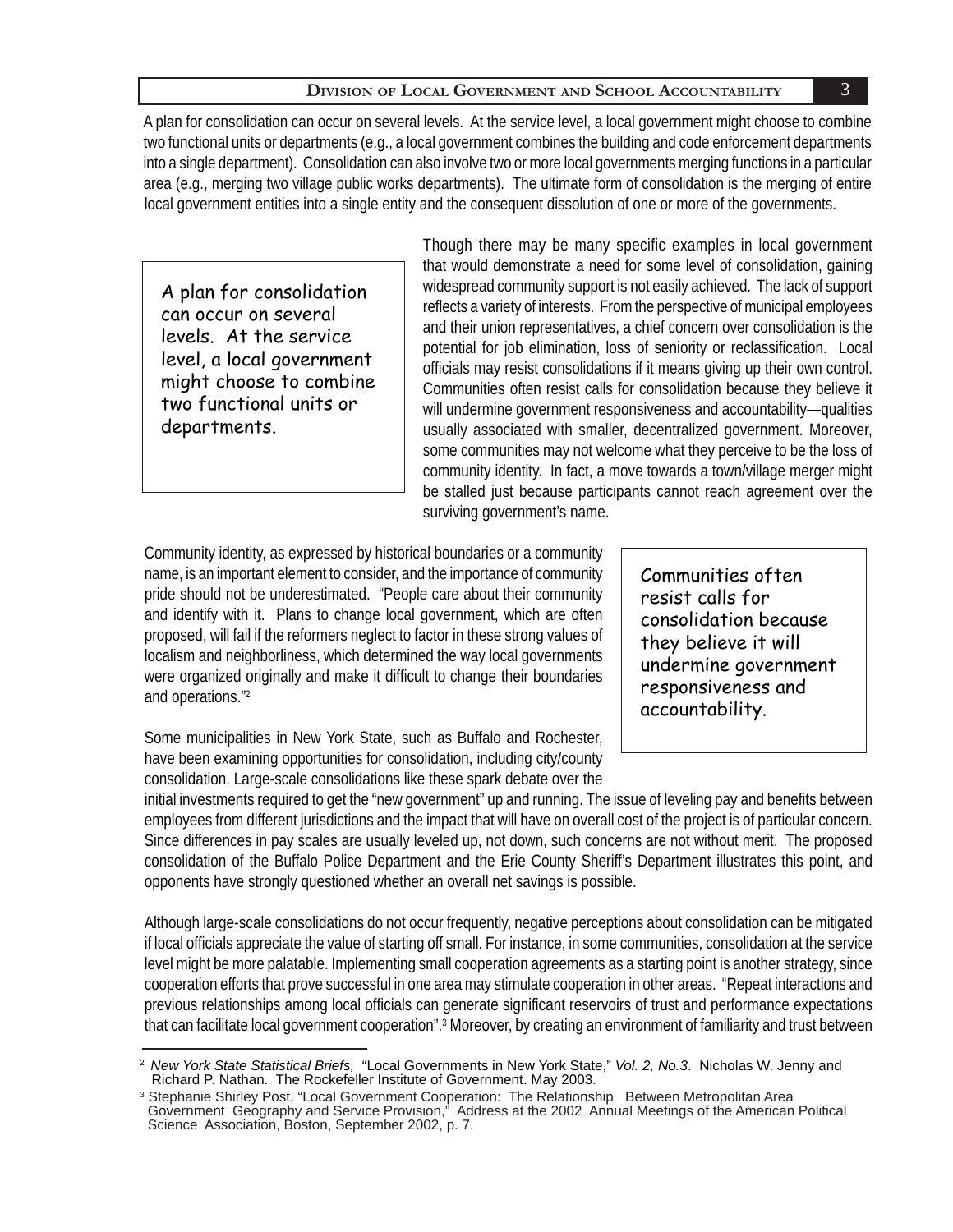communities, sustained cooperation over the long term may eventually lead to consolidation. When Clarke County and Athens City, Georgia consolidated in the early 1990s, they did so after a long history of cooperation. Because of the close relationship that the city and county maintained with respect to providing public services, the subsequent act of consolidation merely formalized what (in many ways) already existed. 4

Given the myriad issues, concerns and interests, some degree of opposition to a consolidation plan is to be expected irrespective of the overall efficacy. Because of this, intermunicipal cooperation is often the most politically attractive alternative available. It is more readily embraced, because unlike consolidation, cooperation allows local governments to retain autonomy while still benefiting from cost-saving agreements. An examination of related financial data reveals the degree to which many local governments across the State have already engaged in intermunicipal cooperation.

#### **Current Levels of Cooperation in New York State**

Local governments in New York State are already demonstrating a notable level of collaboration. The annual financial reports filed with the Office of the State Comptroller for fiscal years ended in 2001 show that local governments reported revenues of approximately \$575 million as a result of providing services to other governments.<sup>5</sup> This figure represents a minimum of 3,332 cooperative agreements between local governments statewide. The adjacent table highlights the level of fiscal activity by type of service.

As the table illustrates, services such as group selfinsurance, snow removal, public protection, fire, health, sewer and garbage represent a significant portion of service agreement revenues. Of the \$575 million in reported revenues from other governments, counties accounted for the largest reported share at \$295 million. Towns reported the next largest share at \$130.3 million. City governments reported \$56.9 million, villages \$56 million and school districts \$36.5 million.

On a regional level, the data show a significant portion of revenue from other governments being reported in Long Island, Mid-Hudson, Finger Lakes and Western NY. The North Country, Southern Tier and Mohawk Valley revenues were markedly lower.

<sup>&</sup>lt;sup>5</sup> The \$575 million in reported revenues represents only a *minimum* level of collaborative activity since the figure does not include informal agreements, cooperative efforts included in separate joint activity annual financial reports and some school district data. A small portion of the total may include mandatory chargebacks as well.

| <b>Type of Service Provided</b><br>to Other Governments | Revenue<br>Reported<br>(millions) |
|---------------------------------------------------------|-----------------------------------|
| Participant Charges, Group Self-Insurance               | \$82.7                            |
| Miscellaneous                                           | \$58.0                            |
| Snow Removal                                            | \$47.1                            |
| <b>Public Safety Services</b>                           | \$45.8                            |
| <b>Sewer Services</b>                                   | \$41.2                            |
| Transportation                                          | \$37.5                            |
| Refuse & Garbage Services                               | \$32.8                            |
| <b>Fire Protection Services</b>                         | \$32.6                            |
| <b>Health Services</b>                                  | \$31.4                            |
| <b>Jail Facilities</b>                                  | \$27.4                            |
| <b>General Government</b>                               | \$24.2                            |
| <b>Debt Service</b>                                     | \$20.7                            |
| Capital Projects                                        | \$19.7                            |
| <b>Water Rents</b>                                      | \$11.3                            |
| <b>Youth Recreation</b>                                 | \$11.2                            |
| <b>Operating Costs Chargebacks</b>                      | \$10.9                            |
| <b>Election Service Charges</b>                         | \$9.0                             |
| <b>Library Services</b>                                 | \$8.3                             |
| <b>Community College Capital Costs</b>                  | \$6.8                             |
| Data Processing                                         | \$5.8                             |
| <b>Social Services</b>                                  | \$2.7                             |
| Programs for Aging                                      | \$1.6                             |
| Civil Service Charges                                   | \$1.2                             |
| Economic Assistance                                     | \$1.0                             |
| <b>Narcotics Control Services</b>                       | \$0.9                             |
| <b>Planning Services</b>                                | \$0.8                             |
| Share of Joint Activities                               | \$0.8                             |
| Dog Control Services                                    | \$0.5                             |
| <b>Cultural Services</b>                                | \$0.1                             |
| Total (rounded)                                         | \$575.0                           |

<sup>4</sup> Geoffrey K. Turnbull, "Local Tax Base Sharing: An Incentive for Intergovernmental Cooperation, Fiscal Research Report No. 75 (October 2002), Andrew Young School of Policy Studies, Georgia State University.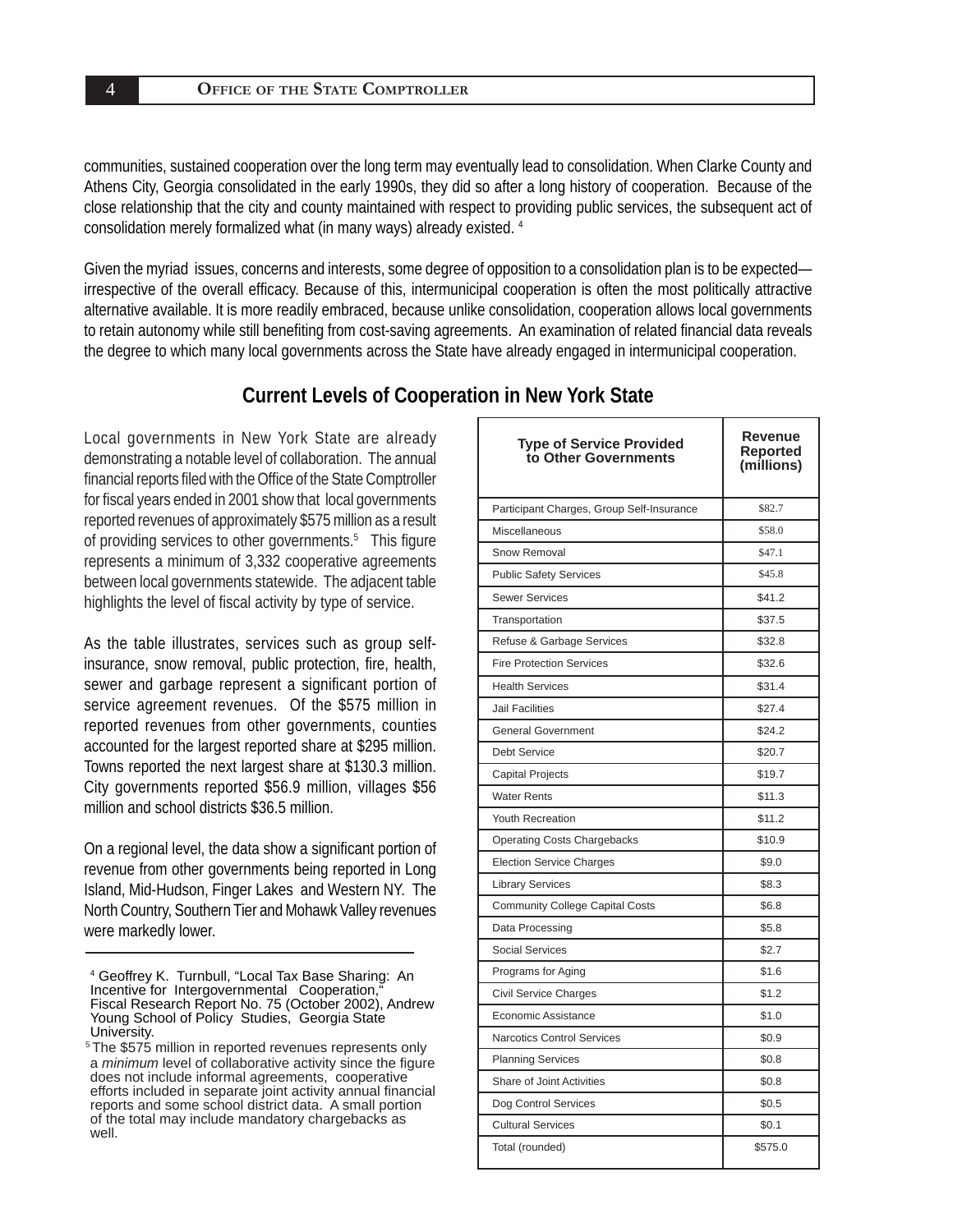Distribution by region is influenced by many factors, which makes direct comparisons among regions difficult. Some of these differences include regional costs, population density and complexity and magnitude of agreements. For example, a region could be characterized by many simple plans that individually generate a modest amount of revenue or a few sophisticated plans that generate more significant levels of revenue.

The number of cooperative agreements has not significantly increased over the past several years. Rather, the number of agreements has decreased slightly from 3,346 in 1996 to 3,332 in 2001. It is clear that more work needs to be done. To this end, there are some basic steps that local officials can take to increase their chances for success in cooperation.

The next section identifies some specific strategies that local officials will find useful as they evaluate and pursue cooperative ventures in their communities.



# **Strategies for Collaboration**

#### **Identifying opportunities**

Performing a "needs assessment" is a practical first step in determining those functions or service areas that can benefit from restructuring based on cooperation. Finding a partner for a cooperation arrangement can be accomplished by contacting neighboring local governments that already provide the needed service or that do not provide the service but wish to do so. Options should be studied thoroughly and officials should focus on realistic programs that show promise from both a policy and financial perspective.

Even those officials or communities that demonstrate hesitation toward the pursuit of cooperative arrangements can find success in small projects that do not involve much financial risk and are likely to succeed. As mentioned before, small cooperation efforts can help build trust between participant local governments, and may even lead to further cooperation in the future.

After finding a partner, the next step is to jointly study whether the cooperative arrangement is feasible.

#### **Conducting a feasibility analysis**

The feasibility study should be viewed as an opportunity for officials to determine whether a proposal "makes sense" economically, operationally, and administratively. After determining a possible service to provide on a cooperative basis and finding a potential partner (or partners), a feasibility analysis should be conducted. While it is important to give much thought and consideration to implementing a cooperative service agreement, the analysis need not overwhelm planners.

A clear goal should be established for the cooperative service provision project. In doing this, the service to be provided should be well described, with the aspects of the service that will remain the individual responsibilities of the participants defined and any particular requirements, which must be addressed by the joint service, clearly stated. Expectations such as cost savings or improved level of service should be clearly detailed. The criteria that will be used to measure the quality or the effectiveness of the cooperative service should be determined as well. In addition: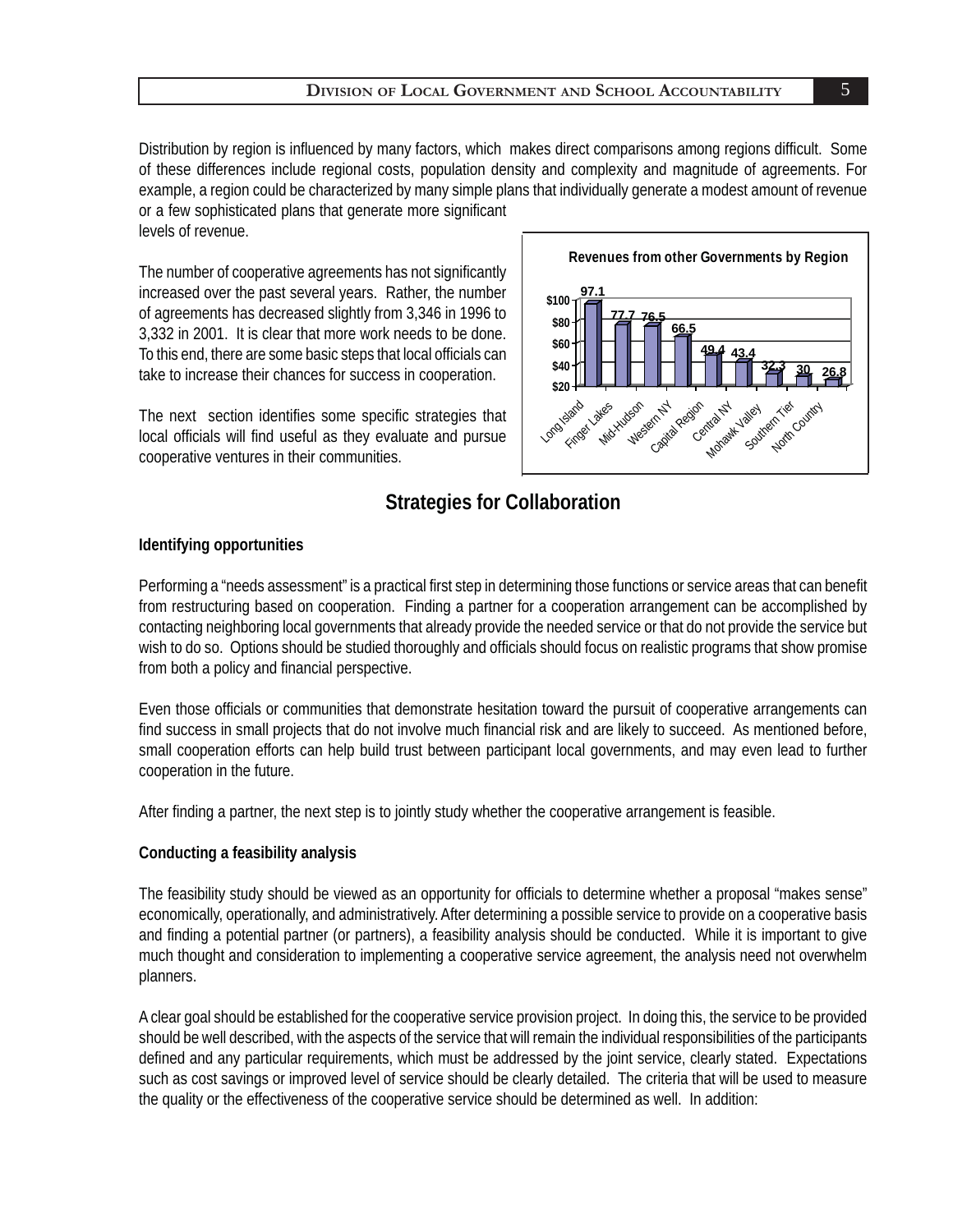**• In the case of an existing service, a detailed description as to how the service is now being provided by each participant should be clearly documented.** 

Details should include the departments, divisions and units involved and how the local government is organized to perform the function. The discussion should identify who is responsible for the various aspects of the service; identify any equipment, vehicles or special material required; and identify the facilities to be used to provide the service.

# Strategies for Collaboration:

- $\star$  Identify Opportunities  $\star$  Conduct a Feasibility
- Analysis
- $\star$  Negotiate the Agreement
- $\star$  Build and Maintain Support
- $\star$  Anticipate and Plan for Roadblocks
- **The level of service presently being provided by each participant should also be documented, in quantifi able measures.**

This process will help determine whether the current level of service is adequate for present needs and forecast the level of service to be required over the next two to five years. The documentation should identify what the total cost would be for each participant, what is needed to meet minimum service levels and what would be the projected service cost over the next two to five years.

**• Total costs, as well as participant costs, should be calculated.**

An annual cost calculation based on planned service levels for each participant will need to be developed.

**• Determine if the proposed cooperative provision of service meets the established goals.**

Officials will have to determine whether or not the cooperative provision of the service fulfills the objective of reducing costs, improving levels of service, and/or providing service that would otherwise be unavailable to participants.

#### **Negotiating the agreement**

Once it has been determined that the cooperative venture will achieve the desired result for the participant governments, a written service agreement should be negotiated and developed. During this process, several important issues to consider include:

- Revenue and cost allocation;
- Manner of employment and compensation of personnel (union concerns);
- Care, custody and control of equipment and facilities;
- Liability;
- Fiscal officer designee; and
- Frequency and method of financial reporting.

It is strongly recommended that any written agreement be carefully reviewed and approved by the legal counsel of each participating government, prior to governing board approval.

6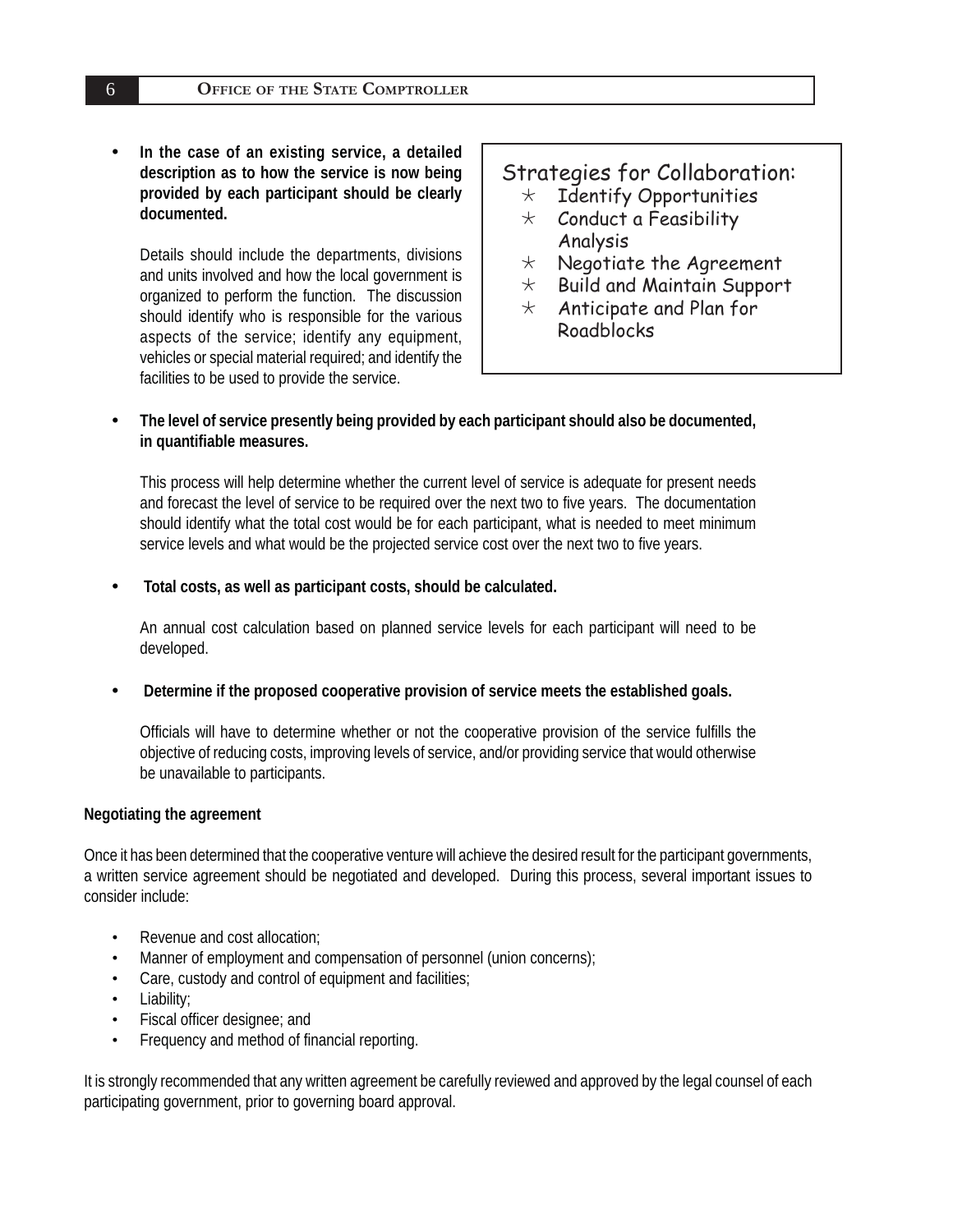Cost allocation will likely prove one of the more controversial details to be worked out. Individual circumstances will have to dictate the best approach. However, there are a few guiding themes that can assist in accomplishing this task. They include: ease of calculation (focus on direct cost rather than indirect cost), availability of information, fair and equitable results and timeliness.

Participant governments will have to agree, ahead of time, how they will deal with the issue of financial reporting. They will have to determine what information the lead participant will provide—both internally (to partnering local governments) and externally (as determined by Generally Accepted Accounting Principles).

All cooperation agreements under Article 5-G must be authorized by governing board resolutions. A written, formal agreement is strongly encouraged. There are many instances in which local governments agree to cooperate, but without a formal, written document outlining all of the pertinent details, participants may not fully appreciate their commitments. In addition, a written agreement can

A written agreement will prevent simple misunderstandings that can threaten the success of the program.

also prevent simple misunderstandings that can threaten the success of the program.

In addition to the specific steps outlined above, there are other general strategies that can help bring about a successful cooperative effort.

#### **Building and maintaining support**

This may be easily accomplished as long as all the relevant stakeholders are involved in the development process. This might include community groups, elected officials, municipal staff or union representatives. It is especially important to identify and involve those groups or individuals that fear they will "lose out" should the effort move forward. Whether the fear is unfounded or a real possibility, these individuals should be included. Avoiding the issue will only diminish the likelihood of success.

Good communication is an essential element of the process. Keeping the public informed can prevent speculation and assumptions as to what is actually going to transpire as a result of the cooperative effort. Utilizing media and press outlets can help to stimulate grass root support.

#### **Anticipating and planning for potential "roadblocks"**

Addressing concerns that may compromise the widespread acceptance and the ultimate success of the program may prove challenging. However, not addressing them can prove fatal. Turf issues, personality conflicts and mistrust can all be minimized and possibly resolved with the proper plan in place.

#### **Recent Studies and Reports**

Lately, much of the research that addresses local government restructuring has moved away from simply supporting one restructuring method over another. Rather, the question of how well consolidation or cooperation (or other options) will work for a particular local government is now being answered with a clear and resounding "*it depends!"* Undoubtedly, all options must be thoroughly evaluated in such a way as to effectively balance the needs of the individual local government with the needs of its citizens.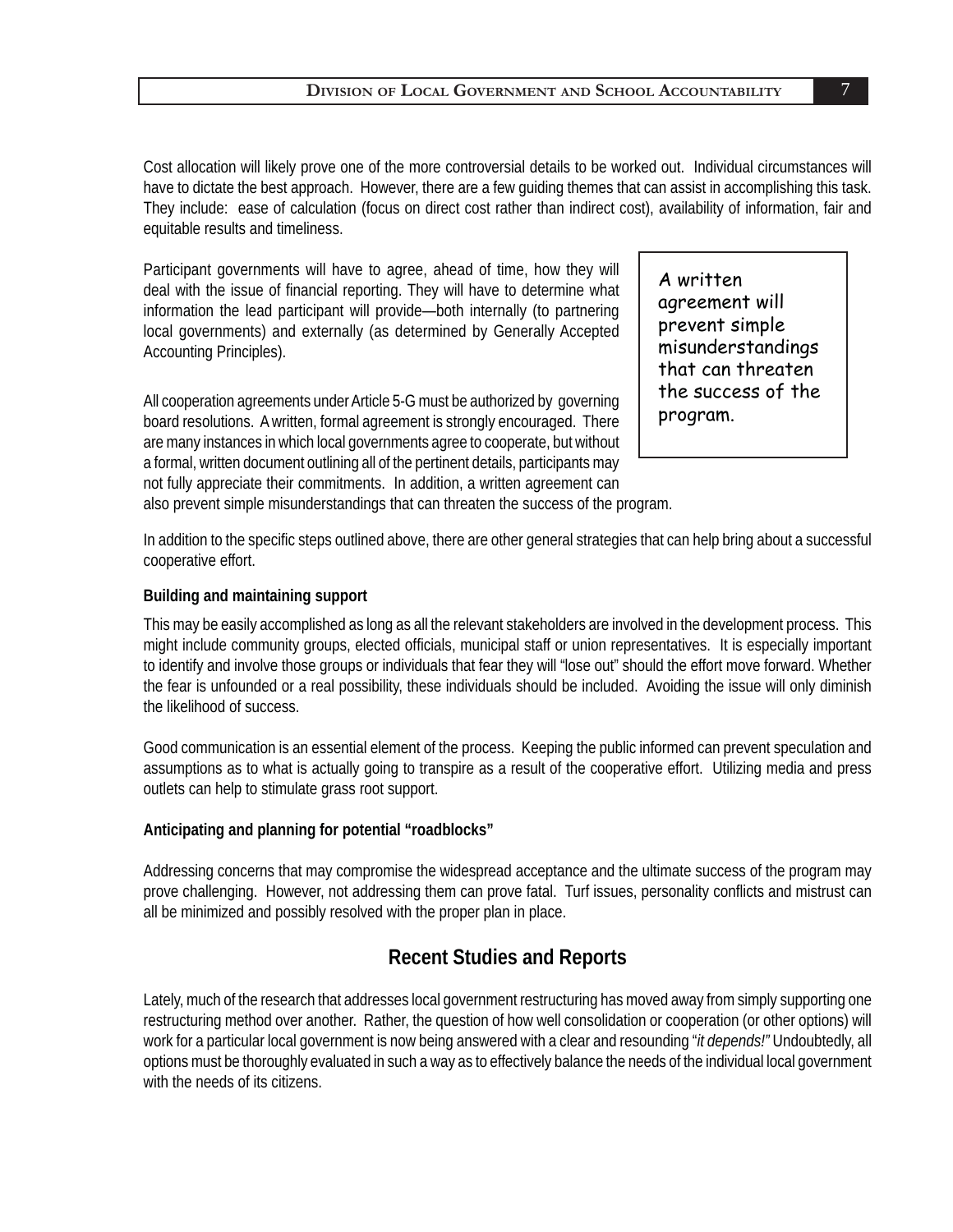A survey of chief elected township and county officials in New York State<sup>6</sup> finds that local officials utilize an array of restructuring alternatives (privatization, cooperation, reverse privatization, governmental entrepreneurship,<sup>7</sup> and cessation of services) and often combine both public and private mechanisms to achieve desired results. According to the researchers, their findings further support the view that the suitability of alternatives depends on the type of service being provided. Analysis of the survey data also finds local governments to be more concerned with "practical issues of service quality, and less with ideology, politics, and unionization." Intermunicipal cooperation was found to be the most popular form of restructuring (55%), with privatization (28%), reverse privatization (7%) and governmental entrepreneurship (6%) following in popularity. Cessation of service was the least common restructuring option (4%).

Researchers concluded that the level and complexity of restructuring was strongly influenced by the experience and capacity of local governments and by the entrepreneurial leadership and sophistication of local government leaders. Political factors were found to play no significant role in restructuring, regardless of how restructuring was defined. Additionally, fiscal stress was found not to be a primary motivator for restructuring.

Though the analysis was published in 2001, the research is based on a 1997 survey. Therefore, it is important to consider how motivating factors (especially those pertaining to fiscal stress) might shift to reflect the fiscal environment of today. A study released in 2002 (and based on a 2000 survey) by the University of Wisconsin found that money, or the lack thereof, *was in fact* a primary motivation for cooperation among the 15 largest communities in metropolitan Milwaukee.<sup>8</sup> Similar conclusions can reasonably be drawn for local governments in other states facing fiscal stress, including those in New York.

Further supporting the idea that local officials are indeed savvy to the needs of their respective communities and can appreciate that each circumstance may warrant a different approach, another study finds that "local governments in fragmented metropolitan areas cooperate as well as compete." This conclusion is based on an examination of the relationship between fragmented (or decentralized) metropolitan area government and the frequency of local governmental agreements. Through the use of empirical analysis, the author finds strong evidence that, in fact, the geographic density of metropolitan area governments is a significant predictor of the incidence of local intergovernmental cooperation. "As the number of local governments per square mile within a metropolitan area increases, so does the likelihood of local government cooperation." The research also asserts that this relationship is stronger for capital-intensive goods and services than for labor-intensive goods and services.

A 2001 study on intermunicipal cooperation was conducted to determine the types of cooperation efforts taking place in Monroe County, New York. The study (which also utilized a survey tool) found a significant level of cooperation taking place among all levels of government and local agencies. The study also found that local governments were continually exploring opportunities for "further cooperation and consolidation as a way to improve service delivery and reduce costs."10

<sup>6</sup> Mildred Warner & Robert Hebdon, "Local Government Restructuring: Privatization and Its Alternatives," *Journal of Policy Analysis and Management,* 2001, Vol. 20, No. 2, 315-336.

<sup>7</sup> As described by Warner and Hebdon, "Governmental entrepreneurship is used to achieve economies of scale within the public sector by offering services to private sector customers."

<sup>8</sup> Sammis B. White, "Intergovernmental Cooperation: Has its Time Come for Metropolitan Milwaukee?"Spring 2002, Vol.15, Number 1, Center for Urban Initiatives and Research, University of Wisconsin-Milwaukee.

<sup>9</sup> Stephanie Shirley Post, "Local Government Cooperation: The Relationship Between Metropolitan Area Government Geography and Service Provision," Address at the 2002 Annual Meetings of the American Political Science Association, Boston, September 2002, p. 3.

<sup>10</sup>*Intermunicipal Cooperation Report,* Monroe County Council of Governments, 2001*.*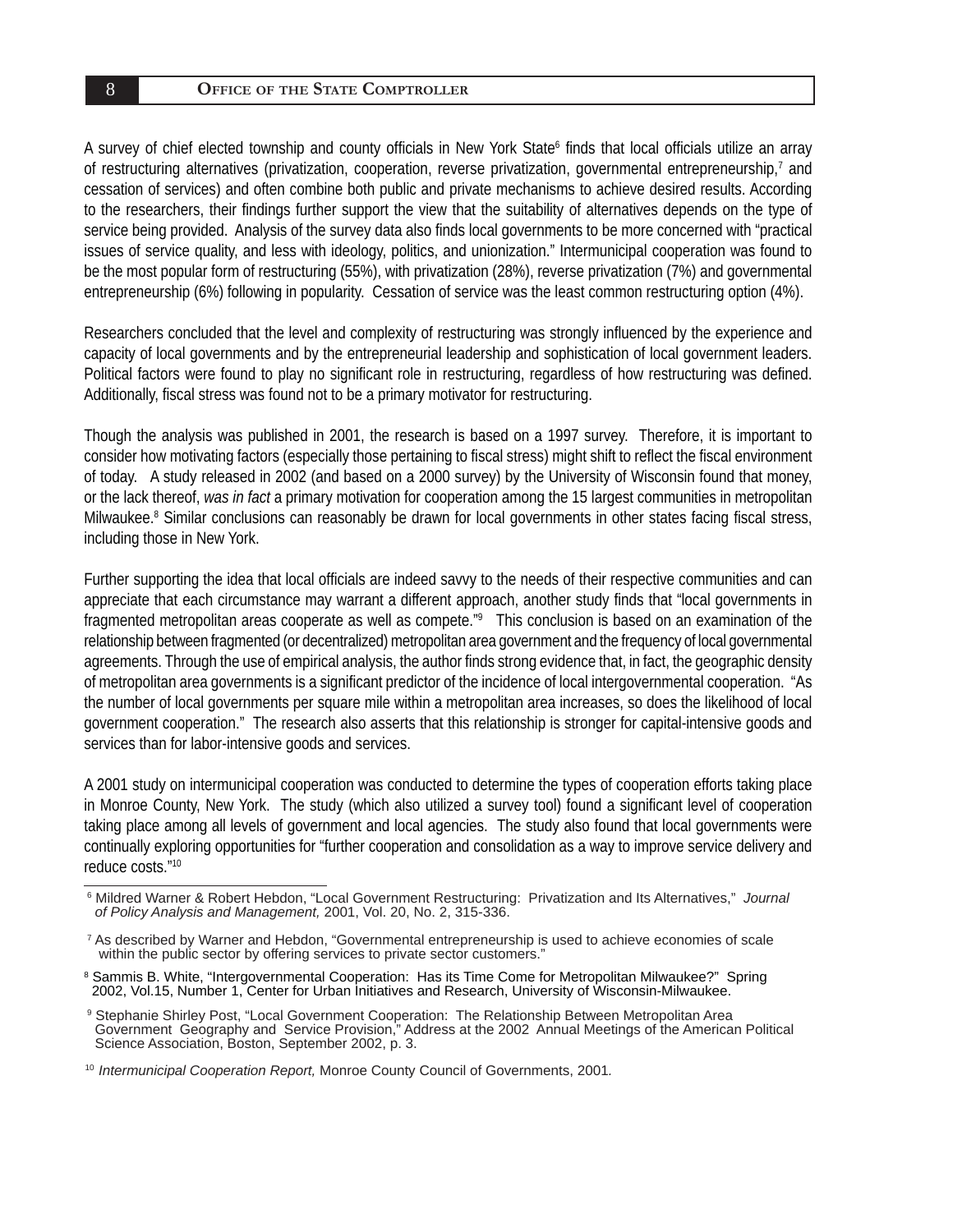deficits, there are only two viable strategies. One of these strategies includes mandate relief for local governments, and the other includes operating more efficiently by "eliminating duplicative functions, structures and approaches that waste public dollars by stretching the public dollar farther so that the community can continue to afford the services that support the quality of life the area has come to expect." To achieve this, the report recommends the two-tier government framework developed by the Greater Rochester Intergovernmental Panel/National Academy of Public Administration project in the 1970s. The premise of this approach is to "retain core local government entities to provide the services desired by local communities, while having the highest level of government (i.e., county level) deliver services that are common to governments throughout the area and can most efficiently be provided by a single county-wide entity." <sup>11</sup> A more recent study of the Monroe County area was completed in July, 2003. The study was produced by the Center for Government Research (CGR) and sponsored by the Monroe County Council of Governments, the City of Rochester, Monroe County, and the Rump Group (an ad hoc organization of area business leaders). For Monroe County, the CGR report concludes that given in today's environment of high local taxes, severe job losses and growing local government

In April 2000, the Committee on Cooperative Governance in Cayuga County, New York, began examining ways to eliminate institutional inefficiency in area local governments. During the course of this process, the committee adopted an approach emphasizing regional cooperation over consolidation. This approach was based on nearly a year of investigation and the determination that, for Cayuga County, there was little evidence consolidating governments (city, county, town or village) would achieve significant cost savings or measurable efficiencies. The committee also found that while some savings could be achieved through town and village cooperation, the greatest savings potential would be through city and county cooperation. The final report document offers a range of recommendations for cooperation based on the likelihood of success in the short-term, mid-term and long-term.<sup>12</sup>

#### **Developments in Other States**

As previously discussed, city/county consolidations are a rare occurrence in any state. In fact, only a handful of large city/county consolidations have occurred in the last 40 years. One of the most widely studied is the Indianapolis UniGov Program, which was created by the Indiana Legislature in 1969.13 The UniGov Program has been credited with advancing the successful rebuilding of downtown Indianapolis and with enhancing the overall image and profile of Indianapolis. It is difficult to ascertain whether or not the specific elements of a successful consolidation in one community will necessarily translate into a successful consolidation in another. Conceptually though, the Indianapolis case and the lessons learned (both good and bad) are important, because it demonstrates an approach that "offers many of the

attributes of regional cooperation while preserving local control of other basic municipal services." 14 Implementation of UniGov did not result in the total elimination of all other local governments. UniGov is, in fact, a multi-layered local government system, complete with five cities, nine townships, eleven school districts and seven police departments.

Since then, only one other *major* city has successfully achieved a city/county merger. In January 2003, the city of Louisville and Jefferson County, Kentucky, combined to create one metropolitan government. The merger failed three times (1956, 1982, 1983) before finally winning approval in 2000. The success of the merger is widely credited to the efforts of Mayor Jerry Abramson, who waged a political campaign to make "the economic case" to local citizens. The merger moves Louisville from the 64th largest city in America to the 16th

The merger now moves Louisville from the 64th largest city in America to the 16th largest - a ranking local leaders hope they can capitalize on from an economic development standpoint.

*<sup>11</sup>* Center for Government Research*, "*Cooperate, Collaborate, Consolidate: Options for Local Government in Monroe County", July 2003.

*<sup>12</sup> Report of the Committee on Cooperative Governance in Cayuga County,* May 2001*.*

*<sup>13</sup>* Two other major American cities to undergo city-county mergers include Jacksonville in 1968 and Nashville in 1962.

*<sup>14</sup>* Mark S. Rosentraub, "City-County Consolidation and the Rebuilding of Image: The Fiscal Lessons from Indianapolis's UniGov Program," *State and Local Government Review* (Fall 2000) Vol. 32, No. 3: p. 180-91.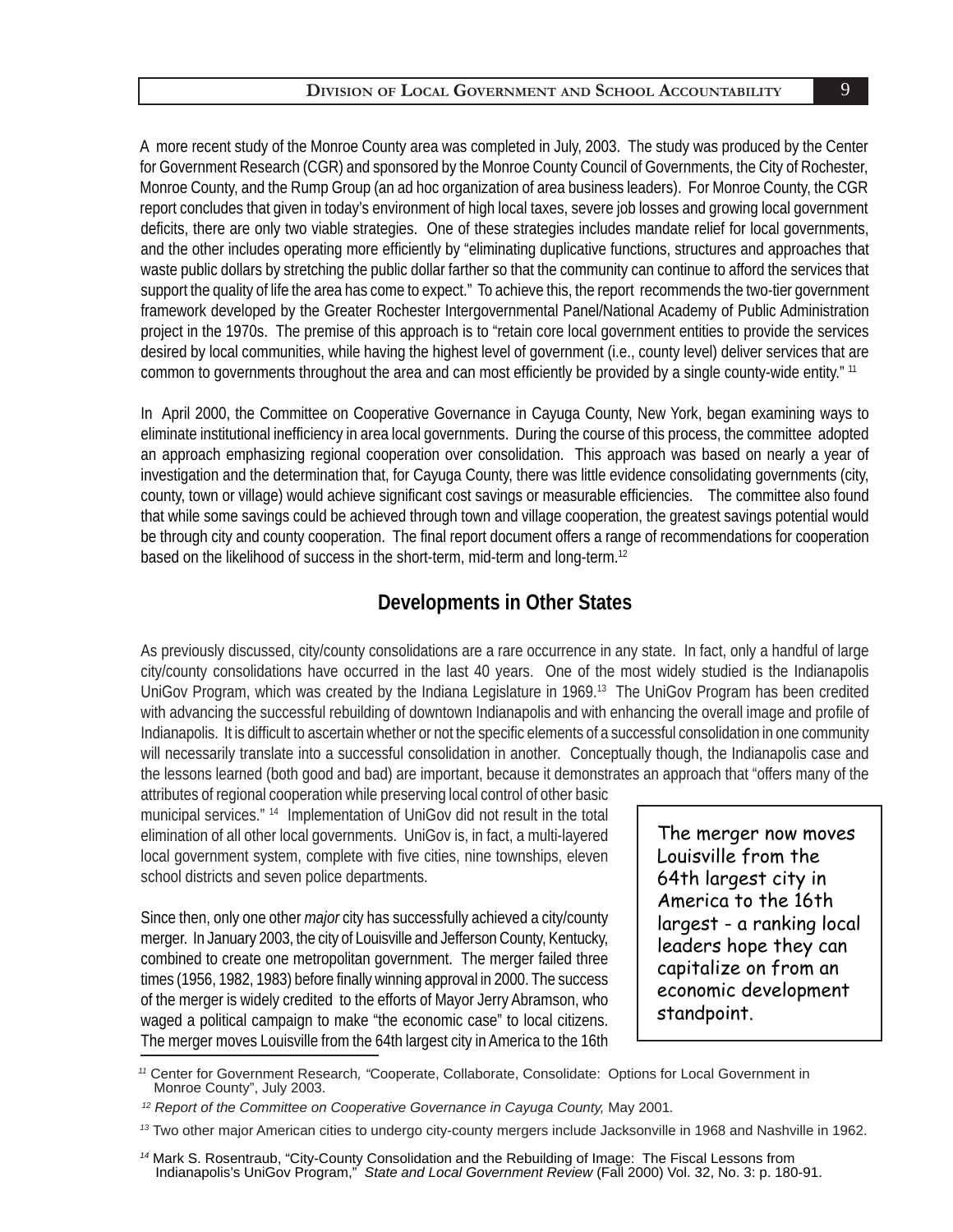#### **OFFICE OF THE STATE COMPTROLLER**

largest—a ranking local leaders hope they can capitalize on from an economic development standpoint. In fact, plans to "get the word out" are already underway as part of a nationwide public relations campaign.

The City of Savannah and Chatham County, Georgia, are now in the process of deciding whether or not to merge. This marks the third attempt at such action. Still, proponents of the merger firmly believe that the "climate" is just right and that the proposal might actually make it to the voters and win approval. In this case, racial divides have become a concern. A state-mandated commission took up the task of evaluating whether or not consolidation would benefit the community. The committee did render an endorsement but not an overwhelming one (the vote to endorse was determined by a difference of only one vote). The dividing issue centers on the fact that as a result of the merger, the African-American population would drop from the majority to the minority; the perception is that this group would lose political clout as a result.

The challenge of successfully encouraging local governments to collaborate is a common one. The choices that states make on how to respond to that challenge vary and increasingly reflect the tough economic circumstances weighing on state budgets. Faced with a budget deficit in 2001, the Governor of Wisconsin proposed a restructuring of that state's shared revenue program as a way to persuade localities to collaborate with each other. Under the plan, the Governor called for aid payments to be linked directly to a requirement that each local government write an area cooperation compact with at least two other governments in at least two different "areas" such as law enforcement, housing, public health or emergency services. In 2002, when the Governor actually threatened to eliminate the state revenue sharing program, local governments responded by forming the League of Wisconsin Municipalities. The League waged a public relations campaign and effectively defeated the plan.

# Services Offered by the Office of the State Comptroller

The Office of the State Comptroller has long provided local governments with a strong and easily accessible support system. Throughout the years, the Division of Local Government Services and Economic Development (formerly the Division of Municipal Affairs), with the support of the Division of Legal Services, has developed and maintained initiatives that promote local government cooperation and consolidation.

#### **3CS (Cooperation and Consolidation Consulting Service)**

Local government participation in 3CS is voluntary. The program objective is to help local officials identify cooperation/ consolidation opportunities, and overcome those organizational and administrative barriers that often restrict cooperation. To achieve this, OSC staff employs a variety of techniques. They typically include:

- Helping local officials identify workable processes for accomplishing objectives;
- Facilitating and attending meetings;
- Providing technical assistance on municipal law and municipal finance; and
- Sharing "best practices" and identifying other resources available to participants.

#### Most recently:

• The Town of Barton established water and sewer districts just outside the boundaries of the Village of Waverly, which has already-established water and sewer systems. With the intent of avoiding duplication of effort, officials from the town contacted village officials to propose and discuss the potential cooperative effort for water and sewer. The two parties, together with their attorneys, drafted an intermunicipal contract for the village to provide a variety of water services to the town water district.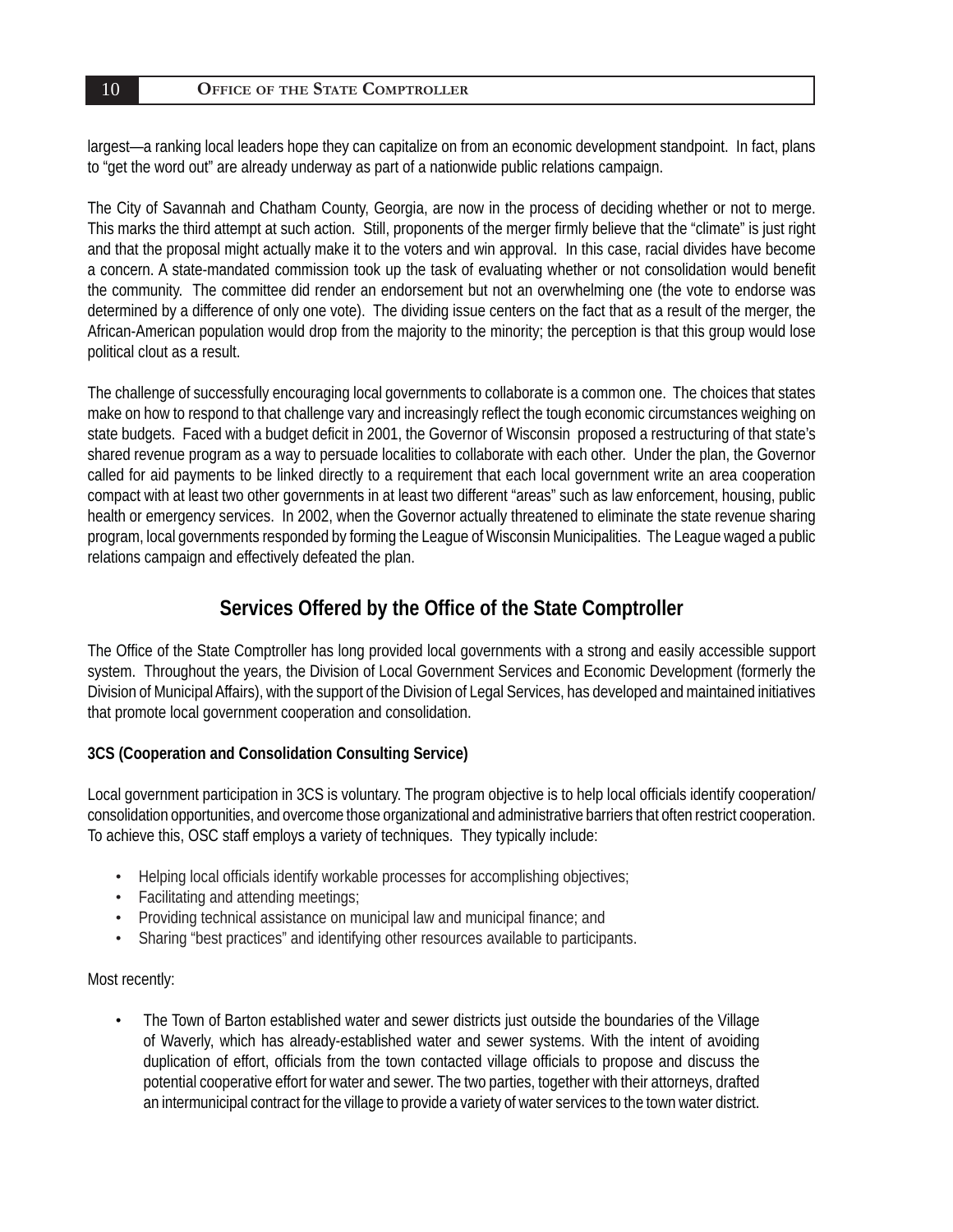These services include maintenance, billing and water testing. Shortly thereafter, a contract was drafted for sewer services.

• The Town of Westport's 3CS project involves the Town of Westport, the Westport Central School District, and the Westport Fire District. The project began when it was revealed that the town was looking into construction of a new highway garage, the school district was in need of a bus garage, and the fire district was in need of a new firehouse. In the Spring of 2002, OSC met with representatives of the town, school district and fire district and discussed possible joint projects ranging from a joint fuel facility to a campus style facility to provide meeting space as well as vehicle storage and maintenance facilities. The architectural firm working for the school district volunteered to draft preliminary plans at no cost to the units. In January, the three units agreed on the use of a parcel of town-owned land for the joint facility and the preliminary design for the facility. The proposed facility will provide a joint garage for the town, fire district and school district; a joint vehicle maintenance and fuel facility; as well as storage and meeting room space. A meeting was scheduled for May 2003, with the agenda calling for final design selection, cost projections, and the preparation of financing and construction plans. The current projections are that the joint facility will result in substantial cost savings and will provide for more efficient service delivery.

Conducting performance audits is another way the Comptroller's Office assists local governments in maintaining sound fiscal health. Audits of this nature help determine whether the local government is acquiring, protecting, and using its resources economically and efficiently. A performance audit may be conducted on an individual entity or they may cover several entities.

#### **Local Offi cial Training**

The Division of Local Government Services and Economic Development and the Division of Legal Services have both pursued opportunities to continually educate local officials. Indeed, there are a whole host of training programs facilitated by OSC staff that deal specifically with intermunicipal cooperation, consolidation and other pertinent issue areas. These events have maintained consistently high participation rates and have garnered positive feedback from local officials statewide.

# **Other Efforts to Bolster Cooperation**

#### **Comptroller's 1994 Legislation**

In 1994, then State Comptroller H. Carl McCall submitted a bill designed to encourage municipal cooperation. The bill would have provided fiscal incentives to local governments that pursued feasibility studies through intergovernmental relations councils<sup>15</sup> by:

- Authorizing State reimbursement of a portion of administrative costs incurred by municipalities engaging in feasibility studies;
- Holding participating municipalities "harmless" by phasing out any loss of State aid; and
- Providing for "matching" State aid to enhance the first-year savings generated by intermunicipal agreements.

At the time, these provisions were not enacted by the Legislature.

<sup>&</sup>lt;sup>15</sup> The councils were authorized in legislation more than 20 years ago. The intent was that these councils could serve to unite governmental entities and provide a forum for discussion of common problems and solutions.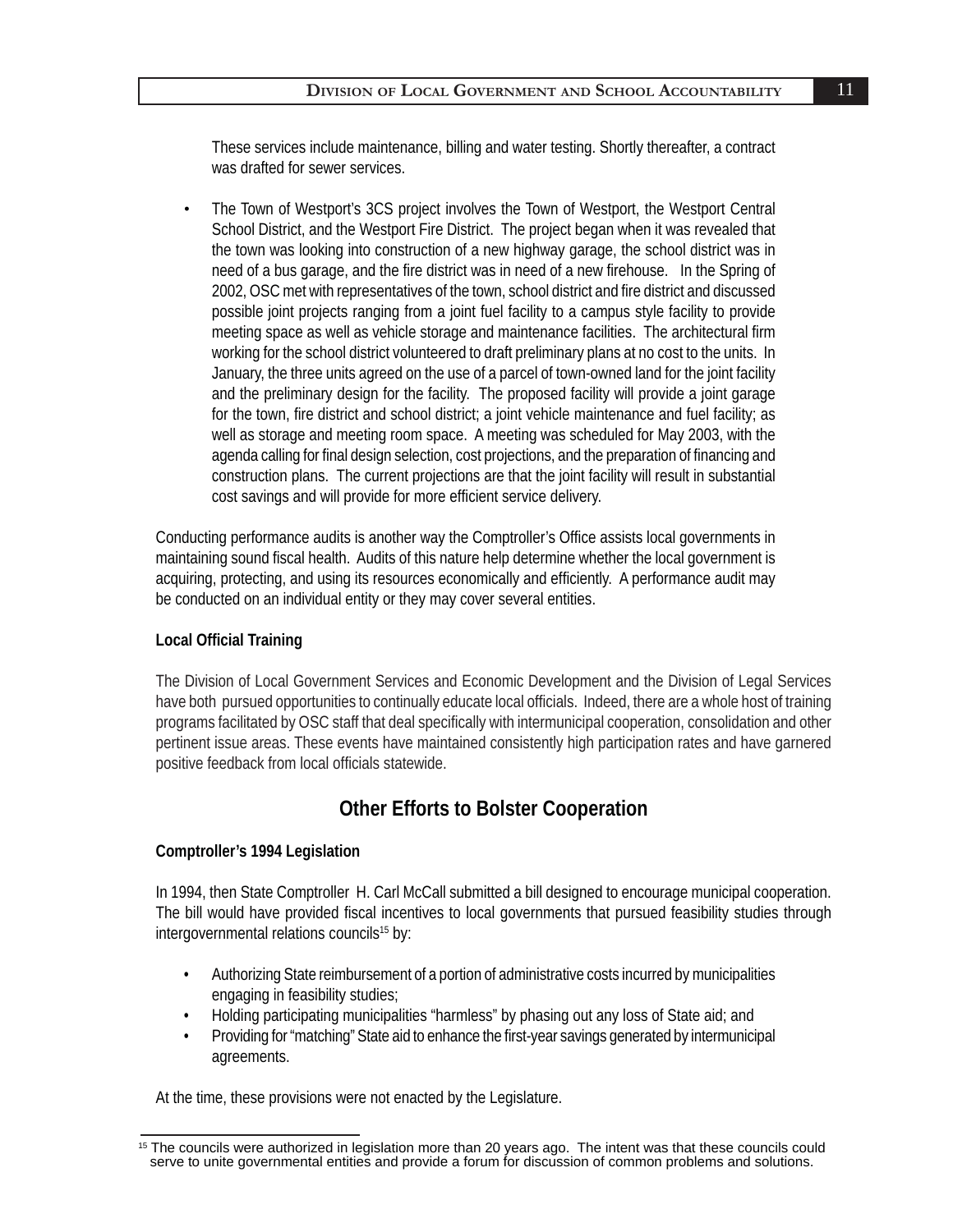#### **OFFICE OF THE STATE COMPTROLLER**

The bill also contained several provisions enacted separately in 1996. The 1996 bill authorized consolidation of county districts (e.g., water, sewer, garbage districts) and authorized counties, as an exception to competitive bidding, to extend their purchase contracts and certain service contracts to political subdivisions in adjoining counties as well as within the county itself.

#### **Governor's Task Force on Local Government Reform**

The task force was created in 2002 and charged with identifying and evaluating opportunities for reform that would result in more effective and efficient operations at all levels of local government. Task force membership includes Executive agencies such as the Department of State, the Division of Budget and the Office of Real Property Services, as well as local officials representing various cities, towns, villages, and counties. As part of the fact-finding phase, task force members conducted public meetings across the State. In January 2003, an interim report was released. Subsequently, several of the preliminary recommendations were included as part of the Governor's budget legislation. The final report to the Governor has not yet been released.

#### **Governor's 2003-04 Budget Legislation**

This year, the Governor's budget legislation proposed several measures aimed at advancing intermunicipal cooperation and consolidation. One component of the plan would have allowed local governments participating in cooperation agreements the authority to perform services they otherwise would not have the authority to perform, as long as at least one other partnering local government had the authority to provide those services. Another provision would have created a local government mergers law outlining a process for local governments to merge their corporate structures. In addition, the Governor's proposal set forth a specific process to facilitate village dissolutions. Another section provided for the sharing of tax revenues, wherein local governments could designate specific geographic areas for which they would mutually share in the benefits of increased tax revenue resulting from joint projects in those areas. Finally, the proposal offered legislation protecting local governments from losing state aid as a result of a merger.

The budget adopted by the State Legislature incorporated several of the provisions relating to intergovernmental cooperation-village dissolution and State aid protection. More specific provisions relating to the procedures for dissolving villages were added, and a provision was enacted to ensure that "successor governments" resulting from the consolidation, merger, or dissolution of villages, towns, and cities receive the same amount of General Purpose State Aid under State Finance Law (SFL) § 54 as would have been received if no consolidation, merger, or dissolution had occurred. By clarifying the components that should be included as part of a dissolution plan, and by eliminating the disincentive of reduced State aid, the adopted legislation introduces meaningful enhancements to the benefit of local governments. In addition, the Legislature amended General Municipal Law (GML) §119-o to *expressly* provide that an

"increase in taxable assessed value attributable to the function, facility, service, activity or project" that is the subject of a municipal cooperation agreement under GML Article 5-G may be used as a method of allocating revenues.

The Legislature also authorized counties to extend their purchase contracts and certain service contracts to any political subdivision in the State, regardless of location. Procurements may be made through such contracts, in accordance with rules of the county, after consideration of whether the procurement will result in cost savings. The Legislature did not adopt the Governor's proposal for a wider grant of authority in the provision of services by municipal corporations engaged in cooperative activities. Still, it is important

By clarifying the components that should be included as part of a dissolution plan, and by eliminating the disincentive of reduced state aid, the adopted legislation introduces meaningful enhancements to the benefit of local governments.

12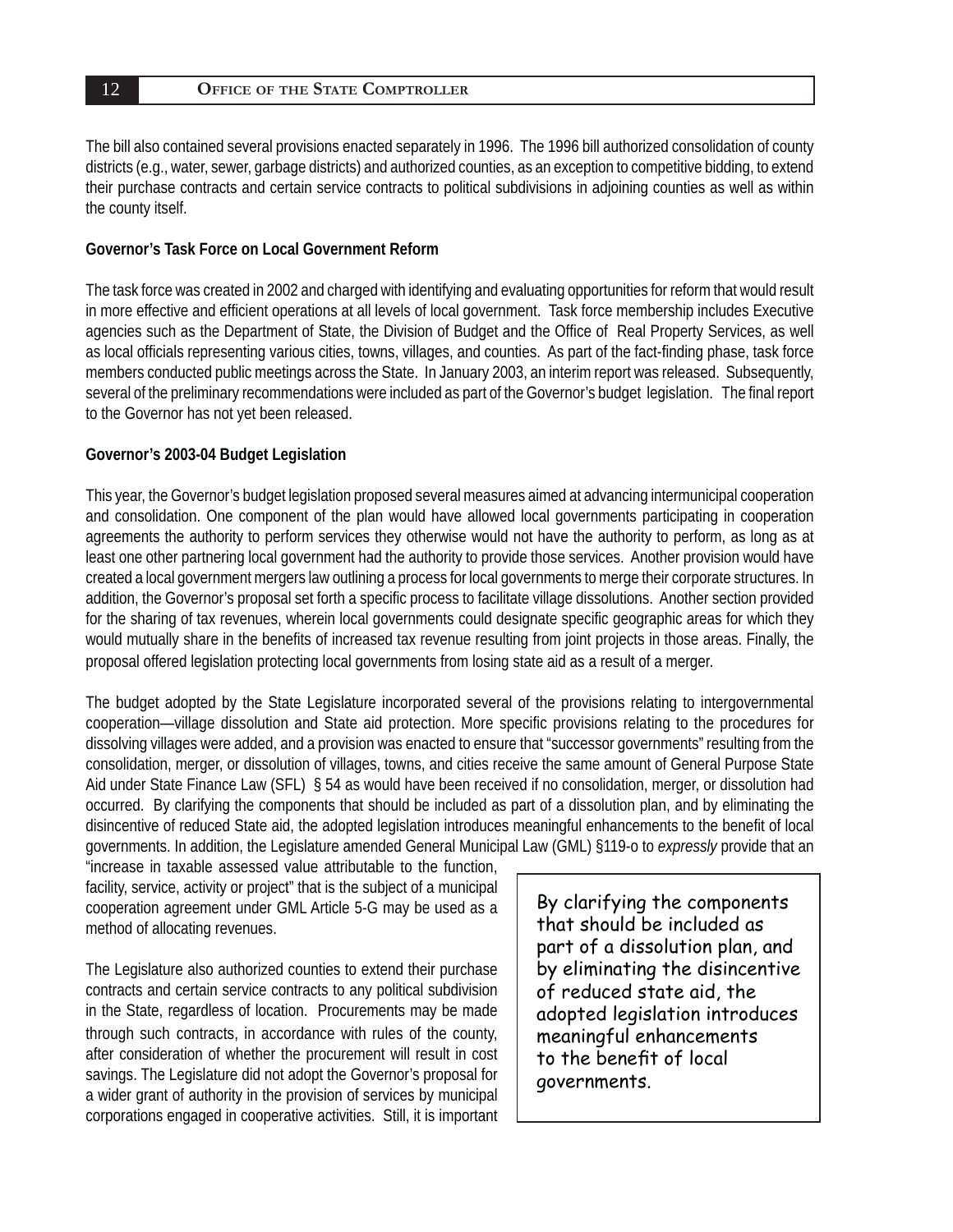to recognize that GML Article 5-G already provides a broad grant of authority to local governments. Moreover, such a move might have raised issues with respect to the scope of authority the State Constitution now grants municipalities who join together to provide a service. Also, the mergers law was not included in the budget. An important aspect of that proposal would have recognized the strength of local pride and community identity, which are often impediments to the dissolution of local governments, by providing a mechanism for continuing local identification through the designation of "hamlets." These hamlets would delineate geographic areas, but would not maintain separate governmental powers.

#### **NYS Attorney General**

Earlier this year, the Office of the State Attorney General released a report related to the legal aspects of intergovernmental cooperation and consolidation. By providing a comprehensive list of laws/statutes that regulate cooperative and consolidation efforts at the local level, the report strives to mitigate the apprehension that local officials may experience as they navigate their legal options. In addition, the Attorney General's report documents several examples of consolidation and cooperation agreements in effect throughout New York State.

#### **NYS Department of State**

The Department of State's Division of Local Government Services also provides some resources to local officials considering cooperation or consolidation. For example, several publications concerning village dissolution, consolidation and intermunicipal cooperation are available, as well as a course on intermunicipal cooperation in building code enforcement.

#### **NYS Offi ce of Real Property Services**

Local governments can now take advantage of the Consolidation Incentive Aid that is offered through the Office of Real Property Services (ORPS). The objective of the program is to reduce the number of assessing jurisdictions in New York State in order to improve efficiency in the administration of the real property tax. According to the quidelines available on the agency's website, two or more assessing units are eligible to receive a one-time payment of \$7 per parcel if they assess all property at a uniform percentage and merge their assessment functions.16

According to ORPS, the program has resulted in moderate success with 75 assessing units having opted to coordinate their assessing into 32 Coordinated Assessing Programs since 1995.

# **Comptroller's Recommendations**

Local governments across the State have demonstrated considerable effort in pursuing cooperative arrangements. As the previous discussion has shown, local officials already have many useful resources at their disposal. Even so, additional steps at the State level may be taken to further enhance cooperation.

#### **Advance a culture of cooperation**

Successful cooperation depends on the ability of local officials to build and maintain relationships with one another. To ccomplish this, interaction at the local level should be encouraged through strong leadership at the State level. All State agencies that deal with local government issues on a regular basis have a unique opportunity to introduce new and enhanced lines of communication among local officials statewide. The Comptroller's Division of Local Government Services and Economic Development has identified several measures that it will carry out towards this end. They include:

<sup>&</sup>lt;sup>16</sup> For further details visit http://www.orps.state.ny.us/ref/pubs/survey/march03/aidtolocalities.htm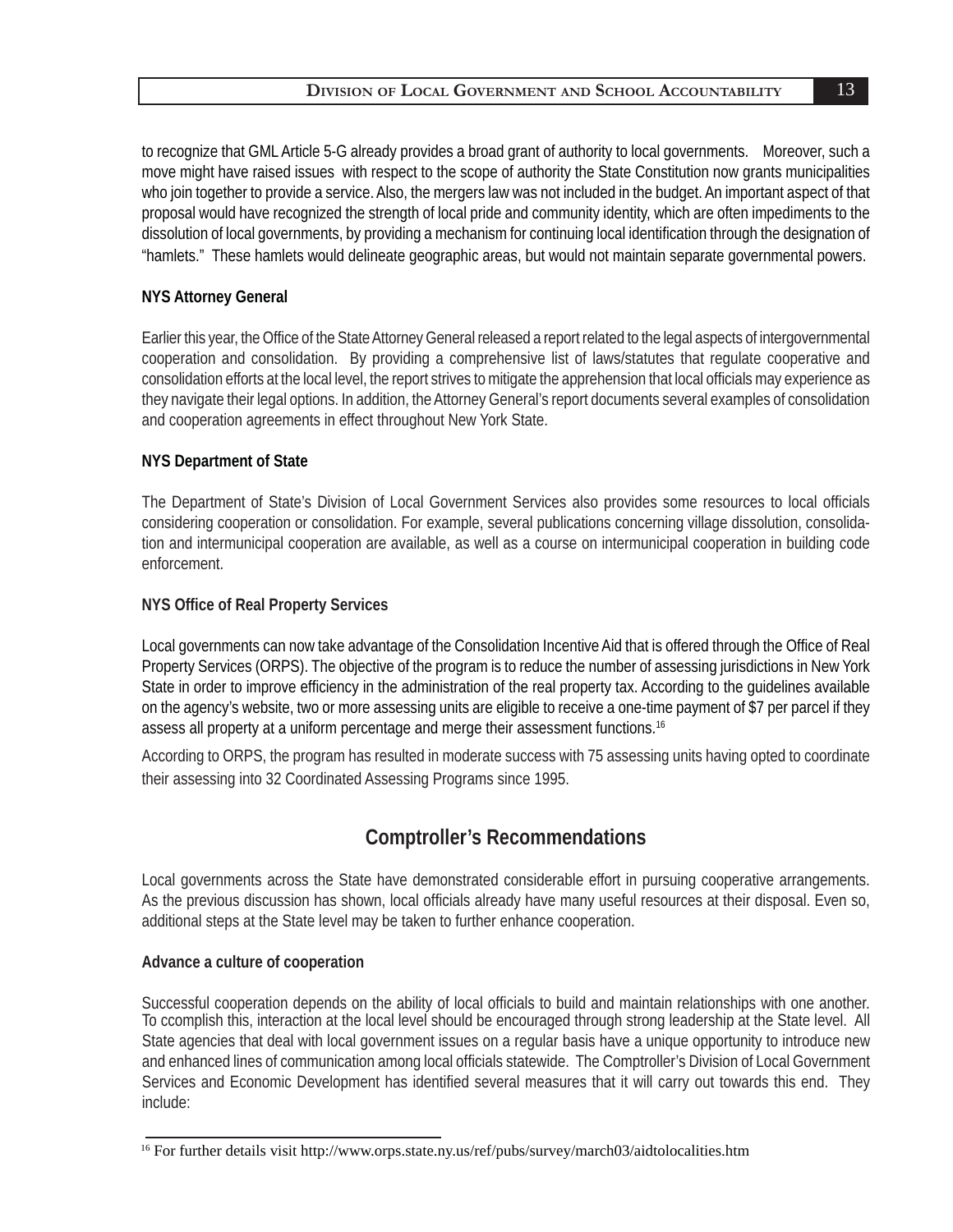#### **OFFICE OF THE STATE COMPTROLLER**

- creating a list of local officials with expertise in specific areas of cooperation;
- identifying *experienced* local officials willing to mentor new officials; and
- creating a "best practices" registry.

#### **Focus on offering** *practical* **resources**

Much can be achieved by merely providing local officials with effective and practical tools that will allow them to work through the process of collaborating with each other. In recognition of this, the Division of Local Government Services and Economic Development will continue to develop useful training programs, management guides and consultative services to support efforts to cooperate and consolidate services. With this report, we are releasing a "how-to manual" with a variety of helpful approaches for local governments seeking to launch cooperative projects.

#### **Incorporate cooperation in defi cit-fi nancing requirements**

#### Comptroller's Recommendations:

- $\star$  Advance a culture of cooperation
- $\star$  Focus on offering practical resources
- $\star$  Incorporate cooperation in deficit-financing requirements<br>  $\star$  Frable official recognition of
- Enable official recognition of "hamlets" for dissolved local governments
- $\star$  Provide incentive funding for feasibility studies

Municipalities or school districts seeking deficit-financing should be encouraged to examine cooperative ventures and service consolidations as a component in restructuring their budgets. By utilizing the various programs and resources now available, the Division is prepared to assist these local governments as they evaluate their options.

#### **Enable offi cial recognition of "hamlets" for dissolved local governments**

One frequent barrier to the merging of local governments is concern over loss of community identity. At times, this concern alone may interfere with the successful merger of local governments. A proposal that would have addressed these concerns, by designating the boundaries of a dissolved local government as a "hamlet," was put forth earlier this year. However, it was not adopted in final budget legislation. Such a provision would have accommodated the desire of a community to preserve its identity even though its local government is being dissolved. Given the potential positive effect a hamlet designation might have on a local government's willingness to consider merging with another local government, this issue should be given further consideration.

#### **Provide funding for feasibility studies**

Determining the feasibility of cooperative ventures is an important first step for local governments to take, but there may be reluctance to spend money on feasibility studies during these fiscally stringent times. The State should answer these concerns by providing matching funds to help local governments pay for these studies. The return on such an investment in local efforts could prove substantial in terms of stimulating greater interest.

Many proposals have called for the creation of new financial incentives that go far beyond reimbursing study expenses by actually subsidizing cooperative ventures. However, incentives of this nature would be difficult to support in today's fiscal environment. The act of cooperation itself should result in efficiency and savings. Those gains should act as an incentive.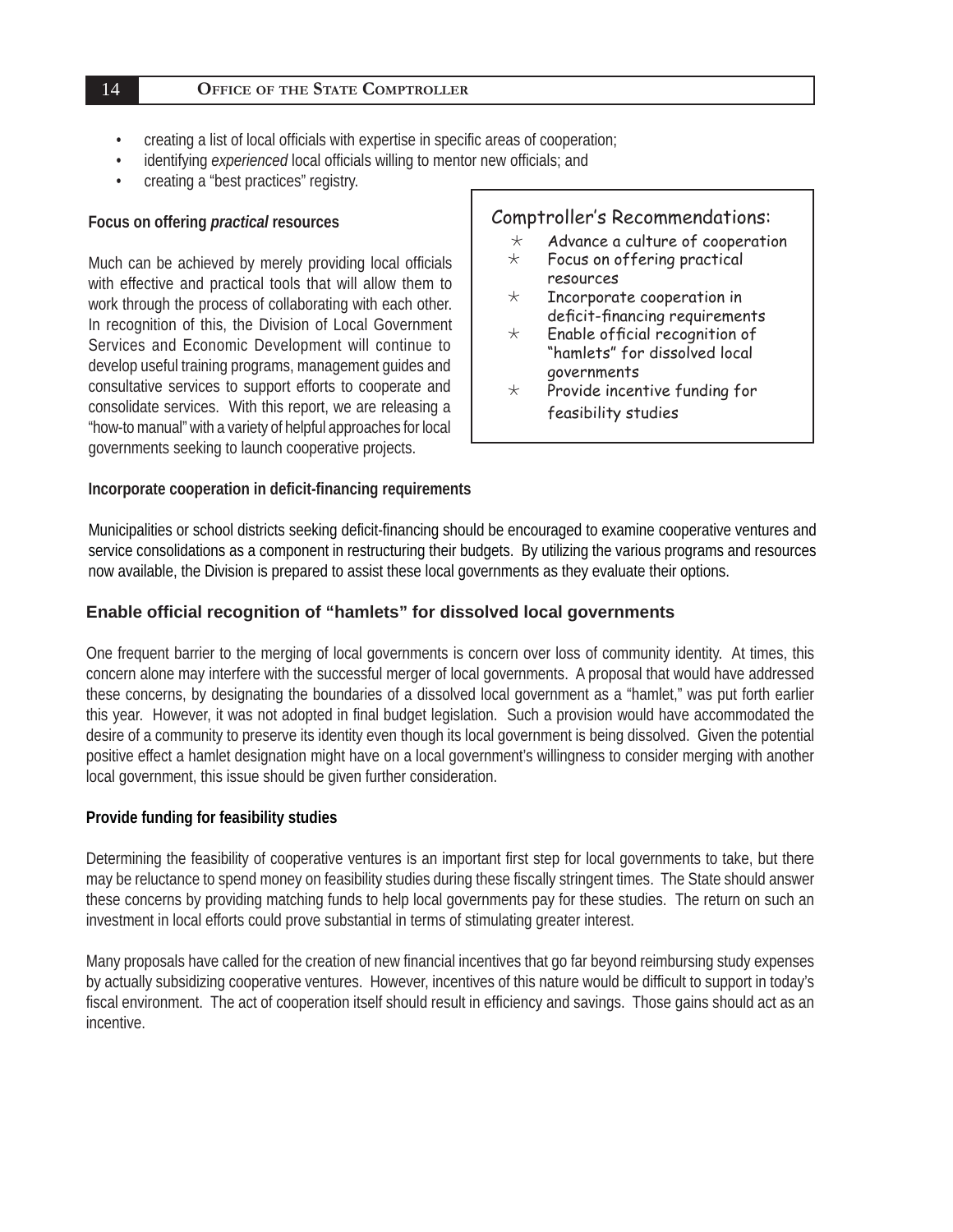# **APPENDIX A Legal Authority for Cooperation**

There are many statutes that empower local governments to act cooperatively or jointly between and among themselves in order to provide facilities and services in a more efficient and economical manner.<sup>17</sup> The most general grant of authority is Article 5-G of the General Municipal Law (GML).

Article 5-G (§§119-m – 119-ooo) provides broad authority for "municipal corporations" and "districts" to cooperate with each other in carrying out their responsibilities. It was enacted originally in 1960 to implement an amendment to the State Constitution, approved in November 1959, which provides that certain local governments "may join together pursuant to law in providing any municipal facility, service, activity or undertaking which each of such units has the power to provide separately." (NY Const, Article VIII, §1; see also NY Const, Article IX, §1[c]).

The term "municipal corporation" is defined by Article 5-G to include a county outside the City of New York, a city, a town, a village, a board of cooperative educational services, a fire district or a school district. A "district" means a county or town improvement district for which the county or town in which the district is located is required to pledge its faith and credit for the payment of debt service on indebtedness issued for purposes of the district (GML §119-n[b]). Subject to the statutory requirements of Article 5-G, any combination of these entities is authorized to enter into cooperation agreements "…for the performance among themselves or one for the other of their respective functions, powers and duties on a cooperative or contract basis or for the provision of a joint service or a joint water, sewage or drainage project" (GML §119-o[1]).

Two basic types of municipal cooperation agreements are possible pursuant to this law. Participating municipalities may agree to jointly or cooperatively perform a particular activity or project, in which case there may be a pooling of resources to achieve a mutually beneficial goal. Alternatively, one or more of the participants may contract to provide a service or perform a function for the other participants, creating, in effect, a provider-recipient relationship.

Article 5-G sets forth only a few basic requirements for entering into municipal cooperation agreements. Fundamentally, a municipal corporation or district may participate in a cooperation agreement only for the performance of those functions that it is empowered to perform individually. In other words, each participant in the agreement must have statutory authority, independent of Article 5-G, to perform the function. Thus, Article 5-G provides statutory authority for the cooperation agreement itself, not the underlying activity.

The law also requires the governing body of each participant to approve the agreement "…by a majority vote of the voting strength of its governing body" (GML §119-o[1]). "Voting strength" is defined as "...the aggregate number of votes which all the members of the local governing body of a municipal corporation or district are entitled to cast" (GML §119-n[e]). What this definition requires, for example, is that a town board consisting of five members garner three affirmative votes, even if two members are absent from the meeting at which the vote occurs. Approval of the agreement is evidenced by adoption of a resolution or local law authorizing participation in the agreement.

Additionally, the law requires that if the authority of any municipal corporation or district to individually perform any function or provide any facility, service, activity, project or undertaking (or the financing thereof) contemplated by the agreement is subject to a public hearing, mandatory or permissive referendum, consents of governmental agencies or other requirements applicable to the making of contracts, then participation in the agreement is subject to these same conditions (GML §119-o[1]). A participant, therefore, cannot circumvent legal requirements incident to the proposed activity merely by acting together with other municipal corporations.

<sup>17.</sup> See Appendix B for a listing of many of these statutes.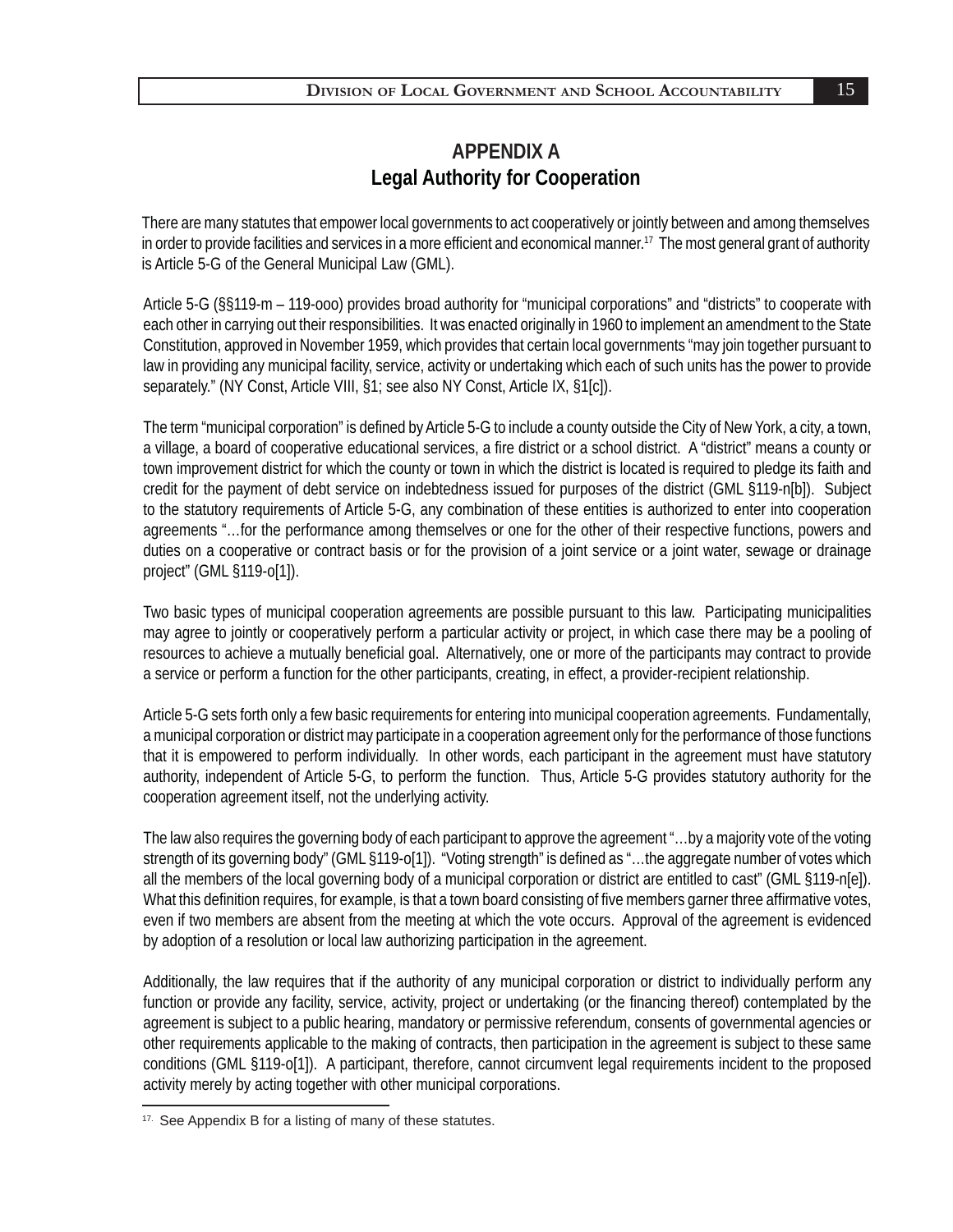# **APPENDIX A (continued) Legal Authority for Cooperation**

Although not expressly required by Article 5-G, the terms and conditions of the cooperation agreement should be committed to writing. A written document helps ensure that all parties are aware of their respective responsibilities, and facilitates the governing board's review and approval of the agreement.

Article 5-G also enumerates several specific areas that, in the discretion of the participants, may be addressed and, depending on the nature of the planned cooperative activity, should be incorporated into the agreement. These include:

- A method or formula for equitably allocating revenues and costs;
- The manner of employing and compensating personnel;
- The acquisition, ownership, custody, operation, maintenance, and lease and sale of property;
- The manner of handling any liabilities that might be incurred in the operation of the joint service and obtaining adequate insurance coverage;
- Custody by the fiscal officer of one of the participants of any or all moneys made available for expenditure for the joint service, and authorization for that fiscal officer to make payments on audit of the auditing official or body of his or her municipal corporation or district;
- Periodic review of the agreement, including terms relating to its duration, extension or termination; and
- Adjudication of disputes or disagreements (GML §119-o[2]).

The agreement may also include other matters as are reasonably necessary and proper to "effectuate and progress" the undertaking (GML §119-o[2][l]).

The term of the agreement is generally limited to five years, subject to renewal, unless the performance of the agreement involves the issuance of indebtedness. If indebtedness is involved, the term of the agreement may extend up to a maximum period equal to the applicable period of probable usefulness (GML §119-o[2][j]; see Local Finance Law §11.00[a]).

Additionally, pursuant to subdivision 3 of §119-o, municipal corporations are authorized to adopt mutual sharing plans to "undertake or receive any joint service on behalf of or by another municipal corporation which has adopted a mutual sharing plan." The plan, adopted by local law or resolution, must describe (1) the officers and employees authorized to undertake, or authorize receipt of, a joint service that may be rendered or received pursuant to this plan, (2) any limitations on joint services that may be rendered or received pursuant to the plan, and (3) how and when notice of the joint services rendered or received pursuant to the plan will be provided to the governing bodies. Subdivision 3 provides that, pursuant to a mutual sharing plan, the municipal corporation requesting the assistance of another is liable and responsible to the assisting municipal corporation for any loss or damage to equipment employed in the provision of the joint service and for supplies used in providing the joint service. Each municipal corporation is liable for salaries and other compensation due its own employees. The municipal corporation receiving the service, however, must reimburse the assisting municipal corporation for actual and necessary expenses upon written notice of such claim. Thus, in lieu of the preparation of an Article 5-G agreement for each instance of shared services, this option allows participants to undertake and receive services pursuant to the mutual sharing plan.

16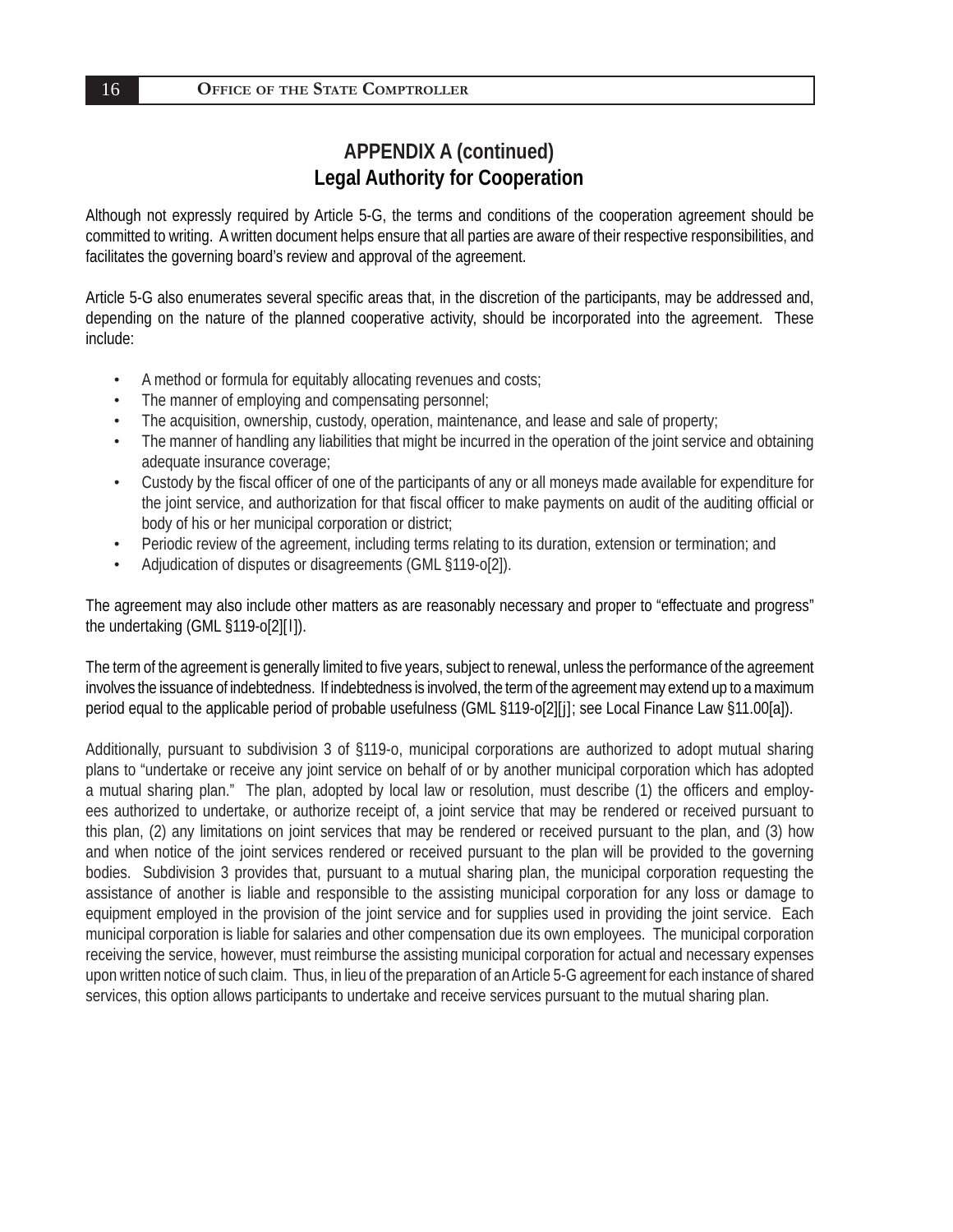# **APPENDIX A (continued) Legal Authority for Cooperation**

Finally, to further the use of Article 5-G, GML §239-n authorizes local governments to create "intergovernmental relations councils" consisting of any combination of counties (outside the City of New York), cities, towns, villages, school districts, boards of cooperative educational services or fire districts. Such councils are specifically empowered to, among other things:

- Make surveys and studies and conduct research programs to aid in the solution of local governmental problems and in efforts to improve administration and services;
- Provide a forum for local governments to explore and develop areas for municipal cooperative activities pursuant to Article 5-G;
- Operate as a purchasing consortium for the purpose of obtaining economies through joint bidding and purchasing; and
- Purchase and make available to participating municipalities goods and equipment, including but not limited to computer hardware and software.

It was the intent of the Legislature that these councils serve to "unite governmental entities," and provide a forum for discussion of municipal problems and solutions (L 1983, ch 203, §1). Further, it was anticipated that the councils would foster coordination of activities and pooling of services, thereby reducing costly duplication of services (id.). These councils may provide an ideal vehicle to explore new avenues for cost-savings through municipal cooperation.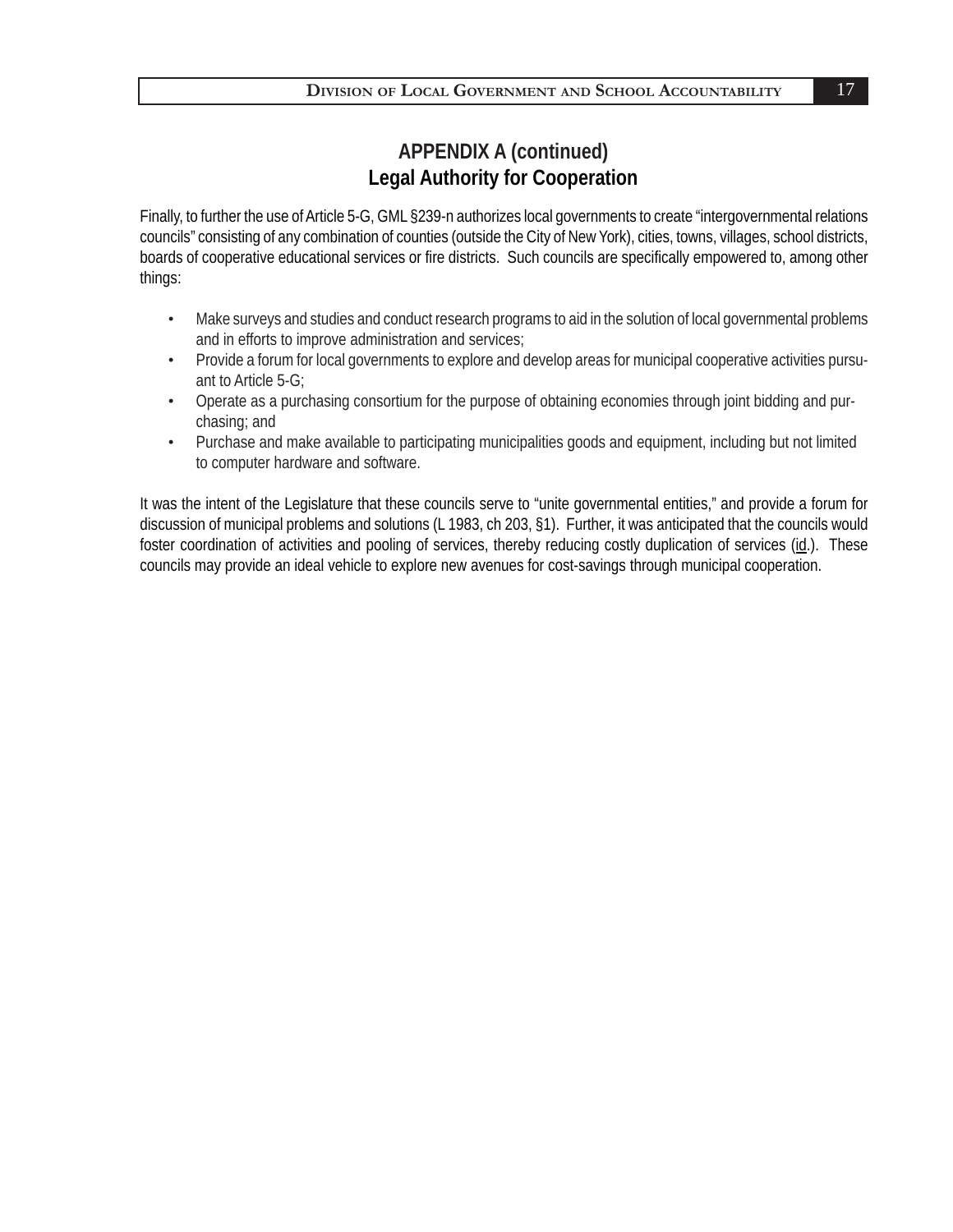# **APPENDIX B Statutes Governing Cooperation**

The following is a listing of many of the statutes that, in addition to General Municipal Law Article 5-G, authorize intermunicipal cooperation for particular functions or activities:

#### **Commemoratives/Memorials**

| GML §§72-b and 72-i:       | Acquisition of lands and erection of memorial buildings by towns and villages.                                                        |  |  |
|----------------------------|---------------------------------------------------------------------------------------------------------------------------------------|--|--|
| GML §77-a:                 | Construction and maintenance of memorial building or monument by county<br>or city.                                                   |  |  |
| Education                  |                                                                                                                                       |  |  |
| GML §99-i:                 | Participation in certain programs to promote progress and scholarship in the<br>humanities and the arts.                              |  |  |
| Education Law Article 126: | Community colleges and State-aided four-year colleges.                                                                                |  |  |
| Education Law §255:        | Establishment of a joint public library.                                                                                              |  |  |
| Education Law §1950:       | Establishment and operation of boards of cooperative<br>educational services.                                                         |  |  |
| Environment                |                                                                                                                                       |  |  |
| GML §99-j:                 | Control of aquatic plant growth.                                                                                                      |  |  |
| GML §119-p:                | Projects relating to the use of atmospheric water sources.                                                                            |  |  |
| GML §120-x:                | Agreements for joint acquisition, construction and operation of<br>public docks.                                                      |  |  |
| <b>Health</b>              |                                                                                                                                       |  |  |
| GML §126-a:                | Joint hospitals for cities, towns or villages.                                                                                        |  |  |
| Public Health Law §320:    | Joint appointment of local health officer.                                                                                            |  |  |
| Public Health Law §341:    | Abolishment of city, town, village or consolidated health districts<br>and assumption of powers and duties by county health district. |  |  |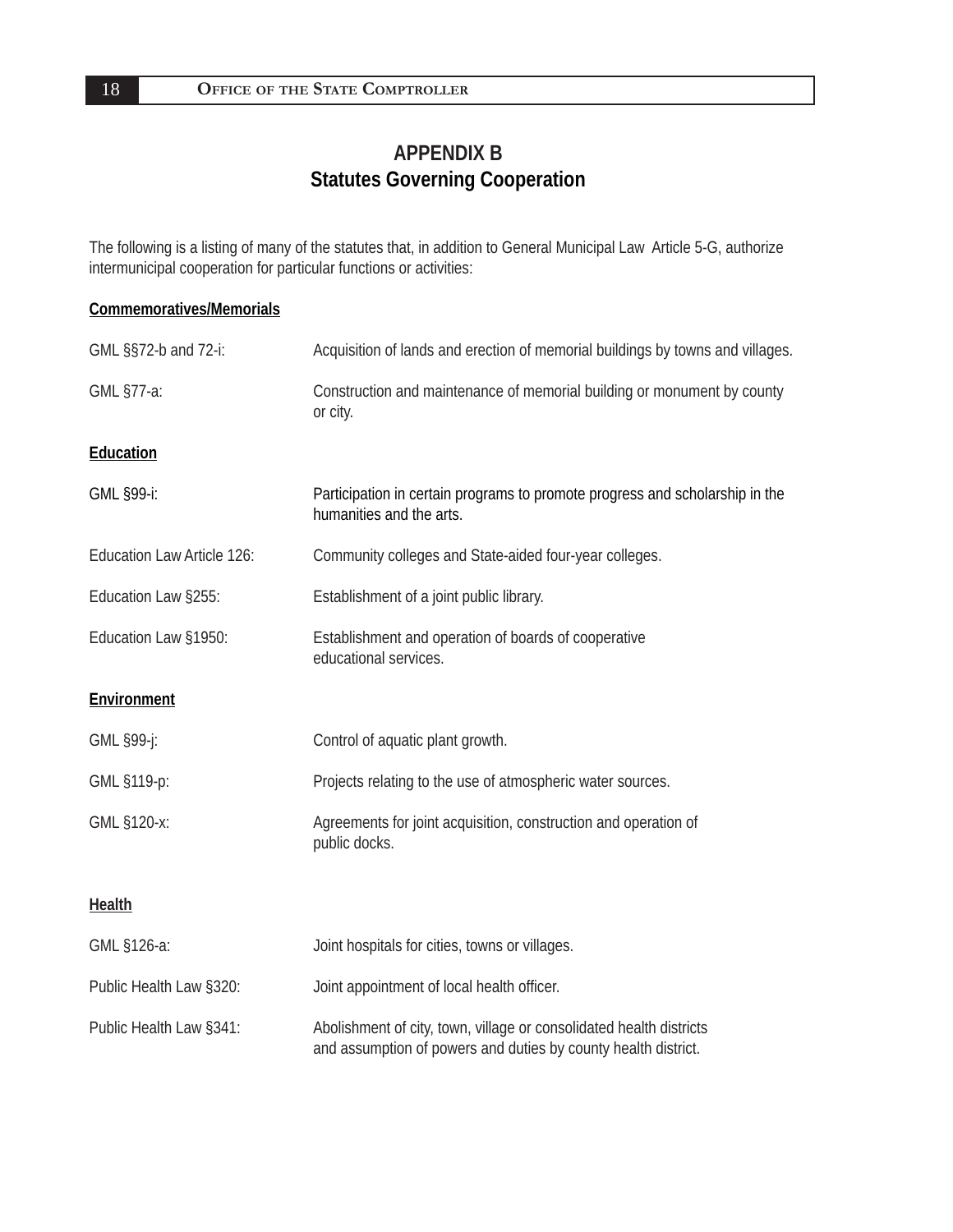#### **Police/Fire/Emergency**

| Executive Law §226:                                                                                       | Town/village contract with State Police.                                                                                |  |  |
|-----------------------------------------------------------------------------------------------------------|-------------------------------------------------------------------------------------------------------------------------|--|--|
| GML §91-a:                                                                                                | Arson investigation.                                                                                                    |  |  |
| GML §97:                                                                                                  | Power of municipalities in certain counties to furnish and contract<br>for fire and police communication system.        |  |  |
| GML §121-a:                                                                                               | Creation of joint village and town police department in certain<br>towns and villages.                                  |  |  |
| GML §122-b:                                                                                               | General ambulance services and emergency medical service.                                                               |  |  |
| GML §§209 and 209-a:                                                                                      | Calls for assistance by local fire departments, companies and<br>airport crash-fire-rescue units.                       |  |  |
| GML §§209-b and 209-d;<br>Town Law §§176(22), 184;<br>Village Law §4-412(3)(9);<br>and County Law §225-a: | Contracts for outside service by volunteer fire departments and companies<br>and emergency rescue and first aid squads. |  |  |
| GML §209-j:                                                                                               | Mutual aid programs in counties.                                                                                        |  |  |
| GML §209-m:                                                                                               | Outside service by local police; civil disturbance control.                                                             |  |  |
| GML §209-p:                                                                                               | Relay of fire and emergency calls.                                                                                      |  |  |
| GML §209-s:                                                                                               | Contracts between municipalities and fire districts for joint fire<br>training centers.                                 |  |  |
| GML §209-t:                                                                                               | Contracts for joint fire alarm systems.                                                                                 |  |  |
| GML §209-y:                                                                                               | Establishment of county hazardous materials emergency response<br>teams.                                                |  |  |
| GML §431:                                                                                                 | Establishment, operation and maintenance of jails.                                                                      |  |  |
| Town Law<br>Article 11-A; and<br>Village Law §22-2210:                                                    | Joint fire districts.                                                                                                   |  |  |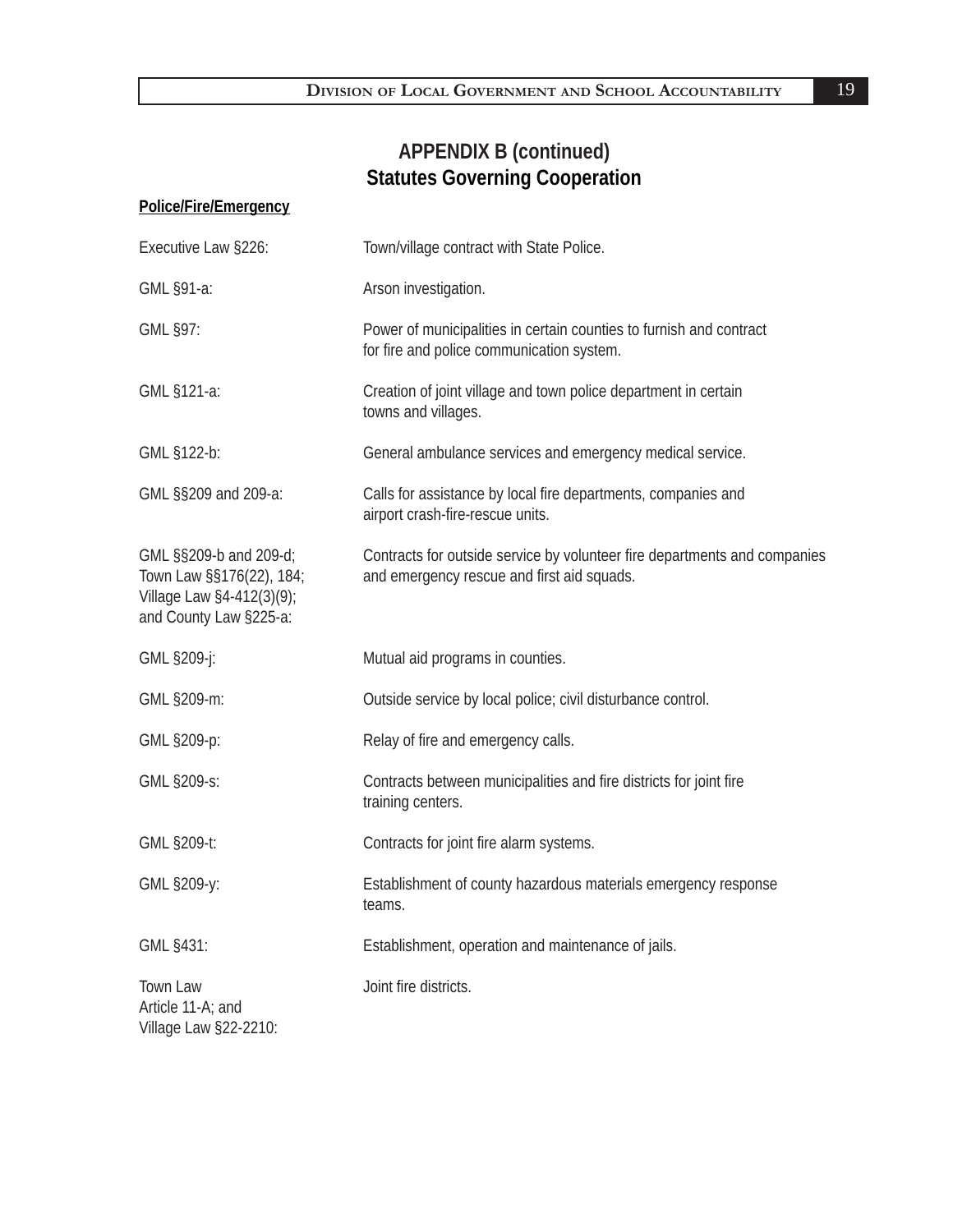## **Procurements and Competitive Bidding**

| GML §103(3) and<br>County Law §408-a: | Extension of county contracts to political subdivisions.                                                                                                                                                                        |  |
|---------------------------------------|---------------------------------------------------------------------------------------------------------------------------------------------------------------------------------------------------------------------------------|--|
| GML §104:                             | Extension of state contracts to political subdivisions.                                                                                                                                                                         |  |
| Executive Law §837(8-c):              | Extension of NYS DCJS contract relating to fingerprint identification system-re-<br>lated materials, equipment and supplies, and authority for cost-sharing arrange-<br>ments relating to criminal justice data communications. |  |
| VTL §1680(e):                         | Purchase from NYS DOT of traffic control devices.                                                                                                                                                                               |  |
| <b>Public Improvements</b>            |                                                                                                                                                                                                                                 |  |
| Highway Law §133-a:                   | Rental or hiring of county highway machinery, tools or equipment.                                                                                                                                                               |  |
| Highway Law §135-a:                   | Control of snow and ice conditions on county roads.                                                                                                                                                                             |  |
| Highway Law §142-b:                   | Removal of snow and ice, making of repairs, and rental of town highway machin-<br>ery - school and other districts; emergency use of town highway machinery by<br>other municipalities.                                         |  |
| Highway Law §142-c:                   | Removal of snow and ice from streets and repair of sidewalks in<br>villages.                                                                                                                                                    |  |
| Highway Law §142-d:                   | Rental or hiring of town highway machinery, tools or equipment to<br>other municipalities within the county.                                                                                                                    |  |
| GML §72-j:                            | Parking garages and parking spaces, public off-street loading<br>facilities.                                                                                                                                                    |  |
| <b>Recreation/Youth Programs</b>      |                                                                                                                                                                                                                                 |  |
| GML §244-b:                           | Joint playgrounds or neighborhood recreation centers.                                                                                                                                                                           |  |
| GML §244-d:                           | Joint recreation commissions.                                                                                                                                                                                                   |  |
| Executive Law §422:                   | Establishment, operation and maintenance of youth programs.                                                                                                                                                                     |  |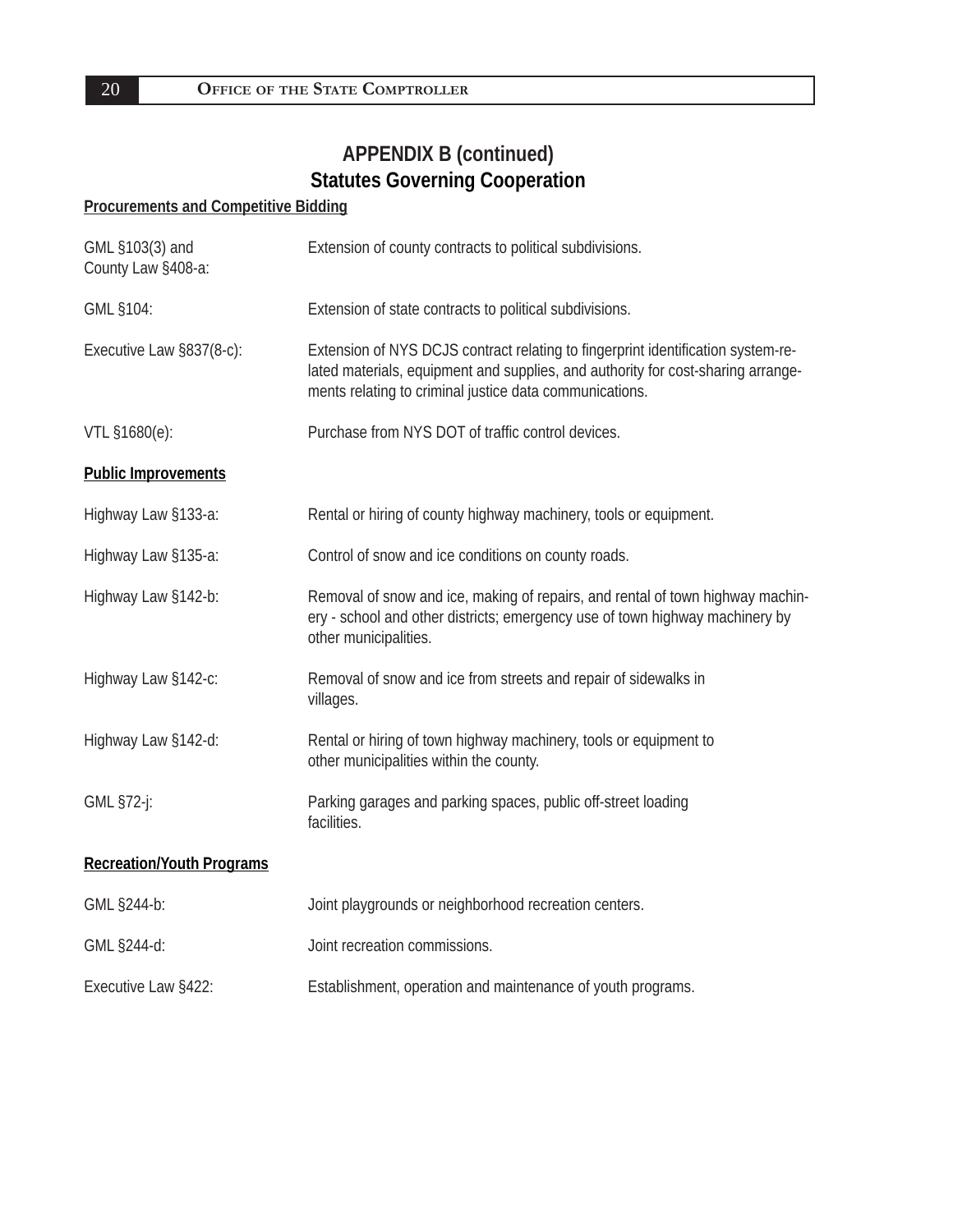| <b>Solid Waste</b>                  |                                                                                                                      |  |
|-------------------------------------|----------------------------------------------------------------------------------------------------------------------|--|
| GML §99-a:                          | Use of municipally operated dumping ground by another<br>municipality.                                               |  |
| GML §120-w;<br>Town Law §221:       | Contracts and agreements for solid waste management, collection<br>and disposal.                                     |  |
| <b>Transportation</b>               |                                                                                                                      |  |
| GML §98-a:                          | Acquisition and lease of railroad facilities.                                                                        |  |
| GML §119-s:                         | Participation in Federal and State assistance programs for mass<br>transportation and airport and aviation projects. |  |
| GML §353-a:                         | Joint airports for counties, cities, towns or villages.                                                              |  |
| <b>Water/Sewer/Public Utilities</b> |                                                                                                                      |  |
| GML §99-f:                          | Comprehensive sewer and water studies.                                                                               |  |
| <b>GML Article 5-B:</b>             | Provision of common water supplies.                                                                                  |  |
| <b>GML Article 5-C:</b>             | Development of excess water supply for sale to public corporation<br>or improvement district.                        |  |
| <b>GML Article 5-D:</b>             | Development of excess sewage capacity.                                                                               |  |
| <b>GML Article 5-E:</b>             | Construction and development of excess drainage capacity.                                                            |  |
| <b>GML Article 5-F:</b>             | Provision of common drainage facilities.                                                                             |  |
| GML §120:                           | Contracts for purification of water and sewage.                                                                      |  |
| GML §§120-a - 120-s:                | Contracts for sewage disposal.                                                                                       |  |
| GML §120-t:                         | Town and village water service.                                                                                      |  |
| GML §120-u:                         | Mutual aid for water service.                                                                                        |  |
| GML §120-v:                         | Contracts for disposal of sewage outside the state.                                                                  |  |
| GML §361:                           | Provision of surplus public utility service beyond territorial limits.                                               |  |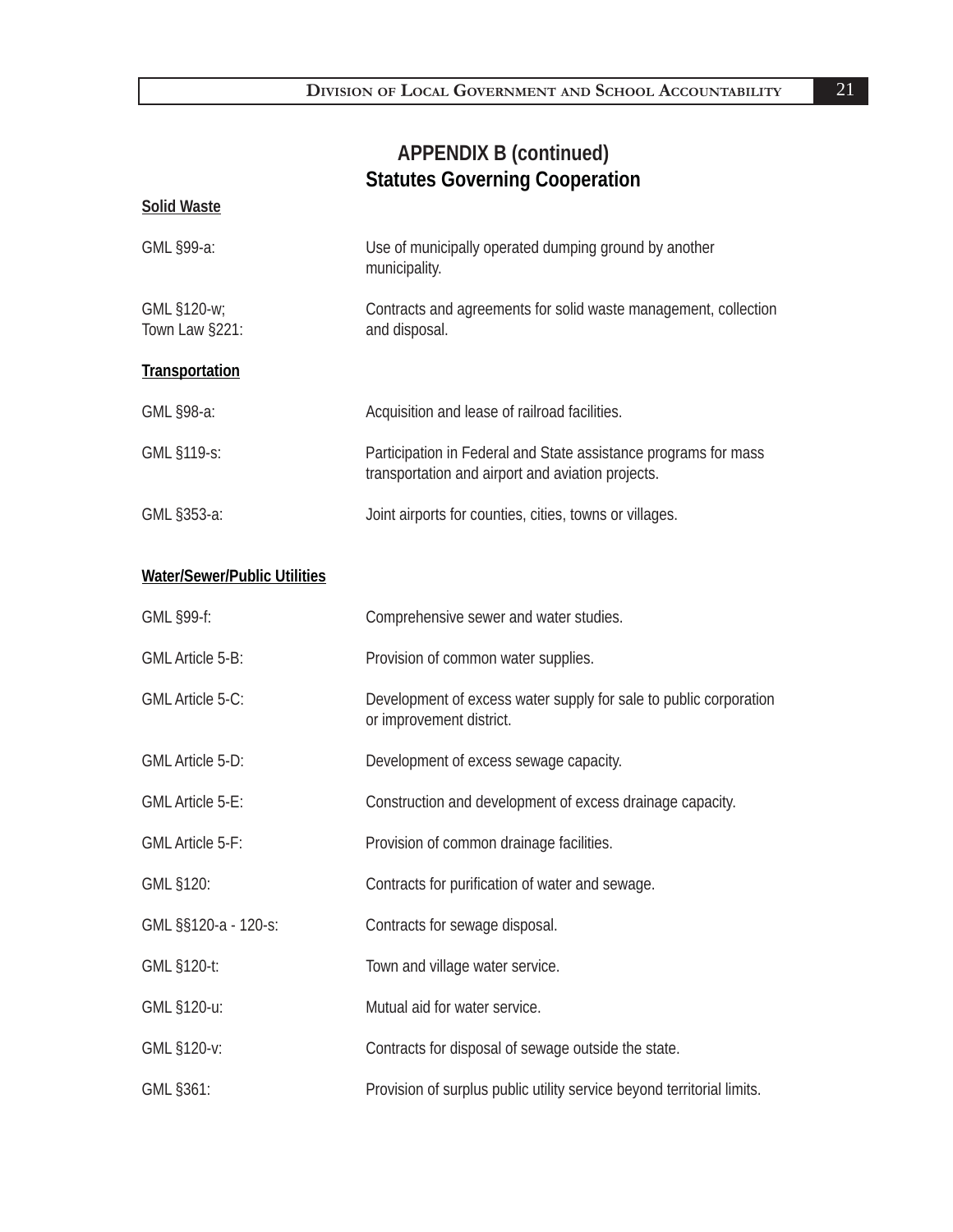#### **Water/Sewer/Public Utilities (Cont'd)**

Town Law Contracts for outside water, sewer service. §198(1), (3); Village Law Articles 11 and 14; and County Law Article 5-A:

**Zoning/Planning**

| GML §99-c:                                                       | Agreements for jointly engaging building inspectors.                              |
|------------------------------------------------------------------|-----------------------------------------------------------------------------------|
| GML Article 5-J:                                                 | Intermunicipal cooperation in comprehensive planning and land<br>use regulation.  |
| <b>GML Article 12-A:</b>                                         | City and village planning commissions.                                            |
| GML Article 12-B:                                                | Metropolitan, regional or county planning boards.                                 |
| GML Article 12-C:                                                | Intergovernmental Relations Councils.                                             |
| Village Law §7-741,<br>Town Law §284,<br>General City Law §20-g: | Intermunicipal cooperation in comprehensive planning and land<br>use regulations. |

#### **Miscellaneous**

| GML §99-h:               | Participation in Federal programs.                                                     |
|--------------------------|----------------------------------------------------------------------------------------|
| GML §99-r:               | Contracts for certain services with State agency, public benefit corporation,<br>SUNY. |
| GML §251:                | Agreements between municipal corporations regarding lost and<br>found property.        |
| <b>GML Article 3-A:</b>  | Cooperative investments.                                                               |
| <b>GML Article 14-G:</b> | Interlocal agreements with governmental units of other states.                         |
| <b>GML Article 19-A:</b> | Cooperative operation of business improvement districts.                               |

22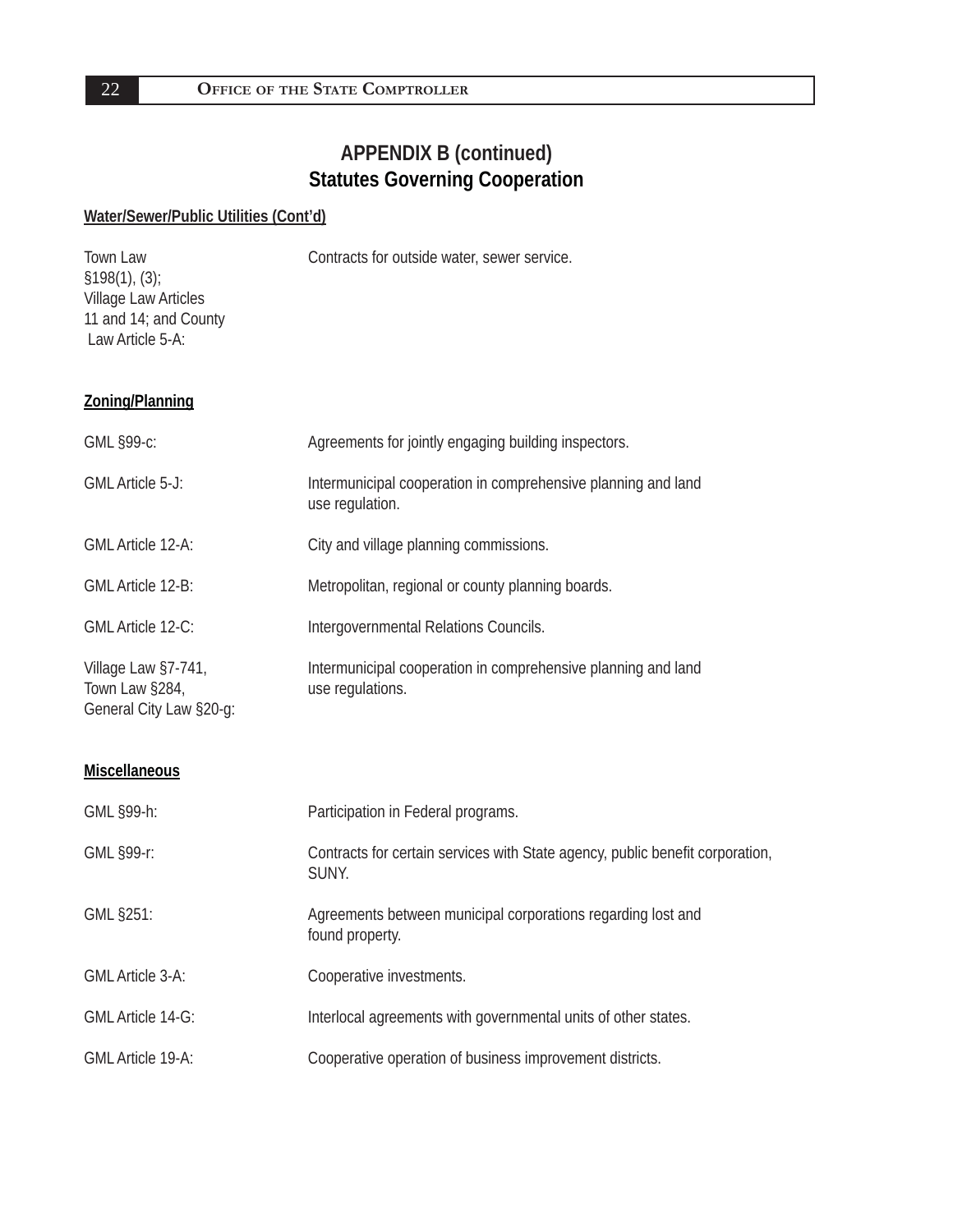#### **Miscellaneous (Cont'd)**

| Real Property Tax<br>Law §576:                | Assessment under cooperative agreements.                                                                                                    |
|-----------------------------------------------|---------------------------------------------------------------------------------------------------------------------------------------------|
| Real Property Tax<br>Law §972:                | County collection of real property taxes in certain circumstances.                                                                          |
| Insurance Law Article 47:                     | Municipal cooperative health benefit plans.                                                                                                 |
| <b>Public-Private Cooperation*</b>            |                                                                                                                                             |
| GML §119-s-1:                                 | Provision of mass transportation (Tompkins County).                                                                                         |
| GML §119-000:                                 | Inclusion of Cornell University as a member of a municipal cooperation agree-<br>ment for water system and distribution in Tompkins County. |
| Public Health Law §2803-a<br>and GML §103(8): | Public and private hospitals and other health related facilities joint purchasing<br>and joint services.                                    |

\*There is no general authority analogous to Article 5-G for cooperative ventures between municipal corperations and private entities.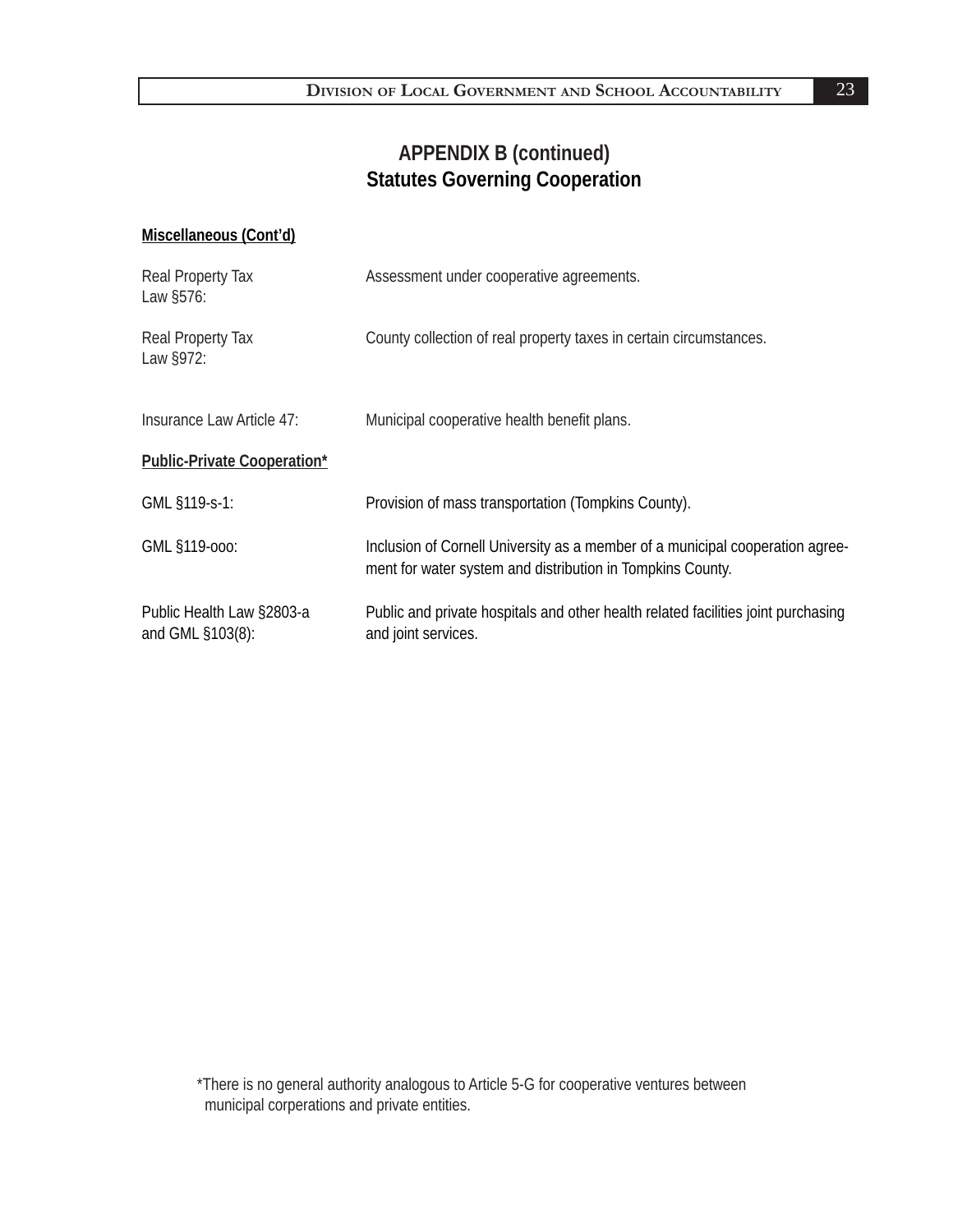# **APPENDIX C Opinions of the State Comptroller**

The following is a compilation of many of the advisory legal opinions rendered by this Office dealing with the application of Article 5-G and other municipal cooperation statutes.

#### **Capital Improvements**

| 1996 Opns St Comp No. 96-19:  | Joint construction by fire district and town of building to be used as fire<br>station and town hall.                                            |
|-------------------------------|--------------------------------------------------------------------------------------------------------------------------------------------------|
| 1989 Opns St Comp No. 89-57:  | Town improvement of village street.                                                                                                              |
| 1986 Opns St Comp No. 86-27:  | Construction of town sidewalk by village.                                                                                                        |
| 1981 Opns St Comp No. 81-359: | Financing project owned by another local government.                                                                                             |
| 21 Opns St Comp, 1965, p 163: | Joint construction and operation of building as town and village hall.                                                                           |
| <b>Computer Services</b>      |                                                                                                                                                  |
| 1981 Opns St Comp No. 81-89:  | County providing computer services to other municipalities.                                                                                      |
| 34 Opns St Comp, 1978, p 1:   | BOCES and school district may jointly purchase, own and<br>operate computers.                                                                    |
| Insurance                     |                                                                                                                                                  |
| 1997 Opns St Comp No. 97-2:   | Authority for joint self-insurance plan to provide health care benefits<br>(see also, Rice v Cayuga-Onondaga Plan, 190 AD2d 330, 599 NYS2d 344). |
| 1985 Opns St Comp No. 85-67:  | Joint contract for administrative services on liability and casualty self-<br>insurance.                                                         |
| 1982 Opns St Comp No. 82-109: | Joint purchase of single health insurance policy by BOCES and<br>school districts.                                                               |
| 1980 Opns St Comp No. 80-72:  | Joint purchase of student accident insurance and joint participation in<br>risk prevention program by BOCES and school districts.                |
| 1988 Opns St Comp No. 88-64:  | No authority for joint agreement between municipality and public<br>housing authority to provide employee health and dental benefits.            |
| 1977 Opns St Comp No. 77-429: | Joint purchase of liability insurance in connection with joint recreation<br>program.                                                            |

(It may be advisable to consult with the State Insurance Department prior to entering into certain cooperative agreements relating to insurance contracts or self-insurance; see also Article 47 of the Insurance Law, relative to "shared funding" municipal cooperative health benefit plans.)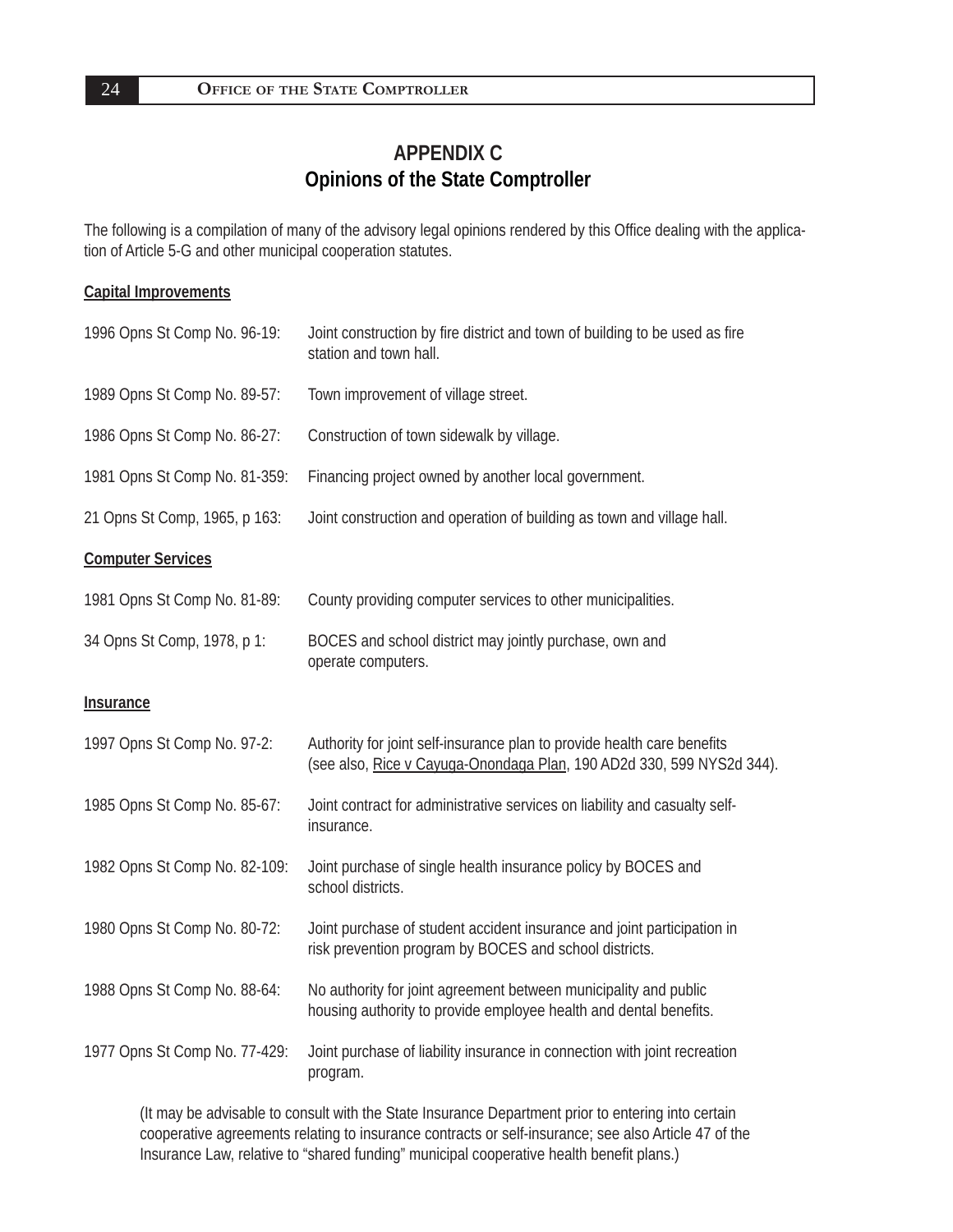# **APPENDIX C (continued) Opinions of the State Comptroller**

#### **Investments**

| 1988 Opns St Comp No. 88-46: | Cooperative investments (see General Municipal Law, Article 3-A [§§42-45] |
|------------------------------|---------------------------------------------------------------------------|
|                              | enacted by the Laws of 1998, Chapter 623).                                |

#### **Joint Indebtedness**

|  | 1985 Opns St Comp No. 85-23: | Statutory requirements. |
|--|------------------------------|-------------------------|
|  |                              |                         |

#### **Parks And Recreation/Youth Programs**

| 1991 Opns St Comp No. 91-36:                                                 | Use of village park trust fund moneys to develop facilities in town park.                                                                     |
|------------------------------------------------------------------------------|-----------------------------------------------------------------------------------------------------------------------------------------------|
| 1988 Opns St Comp No. 88-40:                                                 | Delegation of immediate control and supervision of joint youth program.                                                                       |
| 1983 Opns St Comp No. 83-207:                                                | Need for joint ownership of real property in connection with joint playground or<br>recreation center (see also 1991 Opns St Comp No. 91-36). |
| 1981 Opns St Comp No. 81-279:                                                | Expenditure of village general fund moneys to maintain and operate park<br>facilities on town property.                                       |
| 1980 Opns St Comp No. 80-777:                                                | Joint contract between town and school districts to provide youth programs.                                                                   |
| <b>Police And Fire</b>                                                       |                                                                                                                                               |
|                                                                              | 2000 Opns St Comp No. 2000-21: Procedures for creation of joint fire district.                                                                |
| 1998 Opns St Comp No. 98-21:                                                 | Article 5-G does not provide authority for town and fire district to jointly contract<br>with private ambulance company.                      |
| 1996 Opns St Comp No. 96-7:                                                  | Authority for fire districts to jointly implement advertising campaign to recruit<br>volunteer firefighters.                                  |
| 1993 Opns St Comp No. 93-6:                                                  | Article 5-G does not provide authority for town to enter into protection contracts<br>(but see Town Law §184).                                |
| 1988 Opns St Comp No. 88-78:                                                 | Provision of police protection by town police department upon abolishment of<br>police department in village.                                 |
| 1983 Opns St Comp No. 83-241:                                                | Use of training facility of one fire district by another.                                                                                     |
| 1980 Opns St Comp No. 80-284:                                                | Additional police protection to village by county sheriff.                                                                                    |
| 1979 Opns St Comp No. 79-415,<br>p 75 and 1979 Opns St Comp<br>No. 79-415-A: | Village supplying police protection to neighboring village.                                                                                   |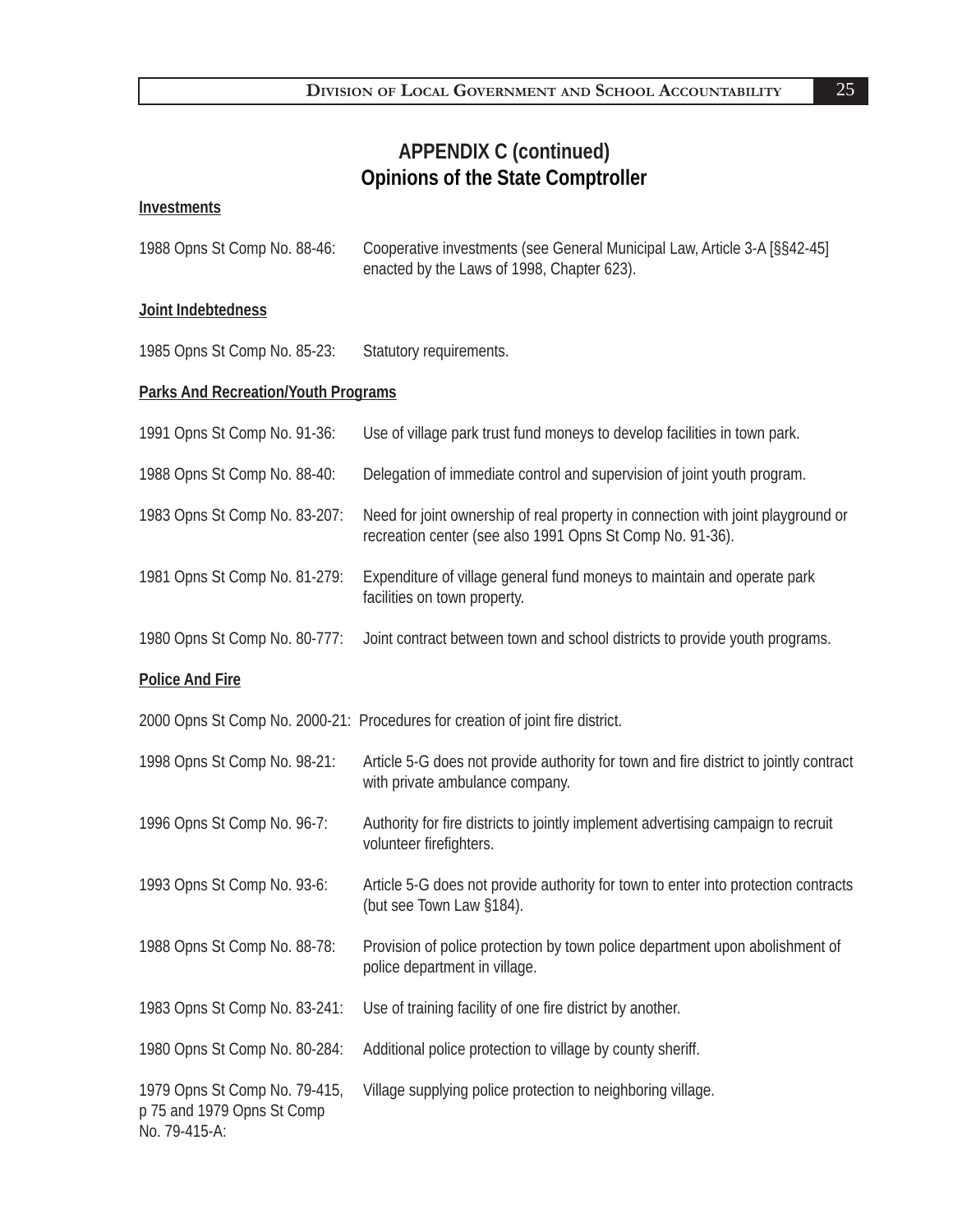# **APPENDIX C (continued) Opinions of the State Comptroller**

#### **Police And Fire (Continued)**

| 1979 Opns St Comp No. 79-5:   | Cooperative use of storage space by two fire districts.                                            |
|-------------------------------|----------------------------------------------------------------------------------------------------|
| 1978 Opns St Comp No. 78-613: | Creation by town and village of joint police department (see also<br>1986 Opns St Comp No. 86-60). |
| 1977 Opns St Comp No. 77-423: | Joint ownership, operation and maintenance of fire hall.                                           |

#### **Procurements And Competitive Bidding**

| 1991 Opns St Comp No. 91-1:                                                                    | Cooperative bidding for public work (see General Municipal Law §103[3] and<br>County Law §408-a, as amended by the Laws of 1996, Chapter 620). |
|------------------------------------------------------------------------------------------------|------------------------------------------------------------------------------------------------------------------------------------------------|
| 1989 Opns St Comp No. 89-57;<br>1983 Opns St Comp No. 83-201;<br>1981 Opns St Comp No. 81-104: | No need for competitive bidding where one municipality provides a service to<br>another.                                                       |
| 1980 Opns St Comp No. 80-19:                                                                   | County supplying blacktop to town and village.                                                                                                 |
| 32 Opns St Comp, 1976, p 120:                                                                  | Joint purchase of sand and salt for winter highway use.                                                                                        |

#### **Public Improvements**

| 1989 Opns St Comp No. 89-57:   | Town improvement of village street.                                                  |
|--------------------------------|--------------------------------------------------------------------------------------|
| 1980 Opns St Comp No. 80-396:  | Use of town equipment and personnel to install equipment at school district.         |
| 1980 Opns St Comp No. 80-578:  | City and school district sharing use of snow plowing equipment.                      |
| 33 Opns St Comp, 1977, p 78:   | Town assisting village in the repair and improvement of the village water<br>system. |
| 1976 Opns St Comp No. 76-794:  | Town and village renting highway equipment to each other.                            |
| <b>Senior Citizen Programs</b> |                                                                                      |
| 1980 Opns St Comp No. 80-764:  | Town and city jointly operating meals program for senior citizens.                   |

1979 Opns St Comp No. 79-713: Town and village cooperative operation of senior citizens center.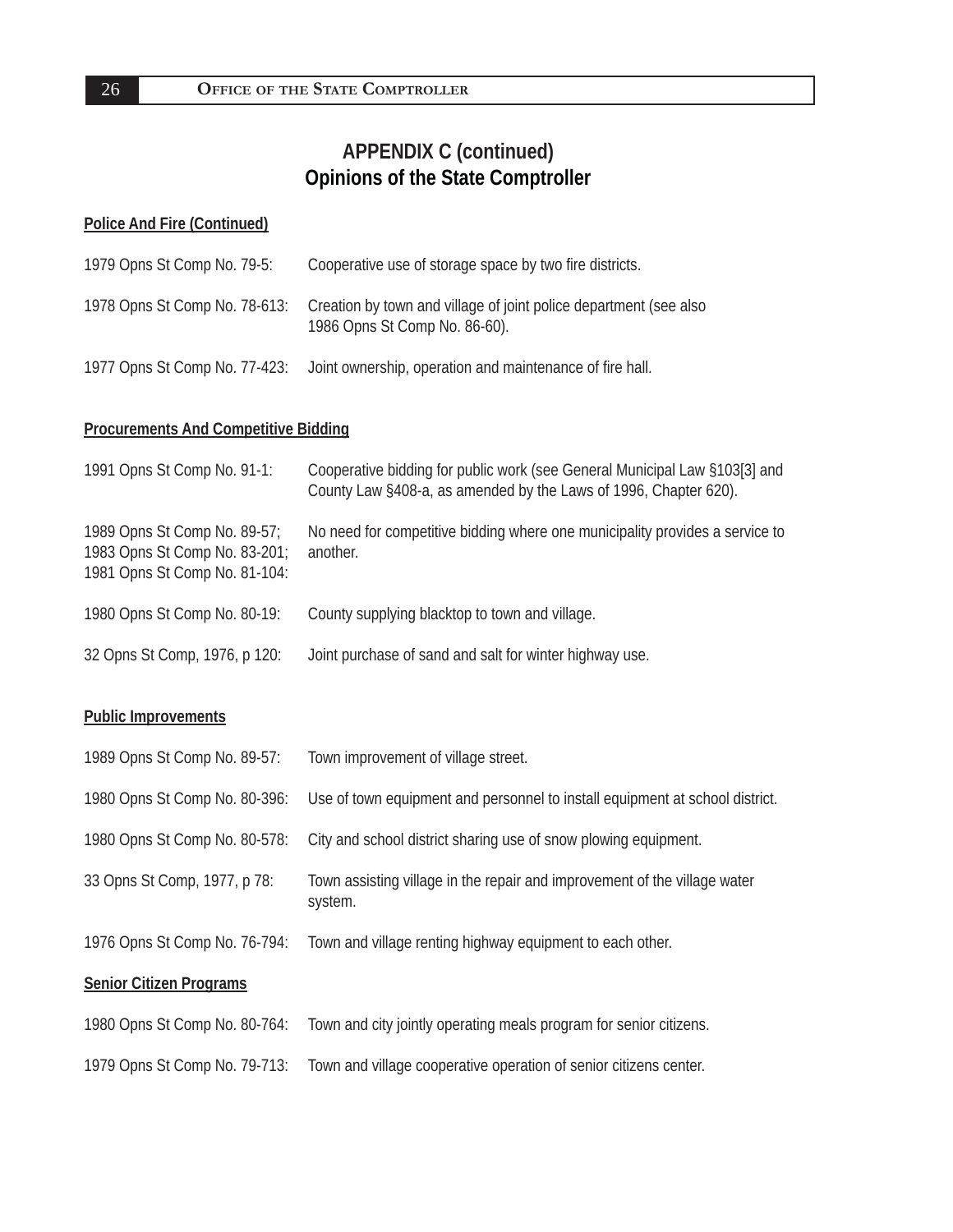# **APPENDIX C (continued) Opinions of the State Comptroller**

#### **Zoning And Planning**

| 1984 Opns St Comp No. 84-50:                                            | Authority of town and village to jointly engage a building inspector.                                                          |          |
|-------------------------------------------------------------------------|--------------------------------------------------------------------------------------------------------------------------------|----------|
| <b>Miscellaneous</b>                                                    |                                                                                                                                |          |
|                                                                         | 2002 Opns St Comp No. 2002-12: Combining street, water and sewer departments of two villages.                                  |          |
|                                                                         | 2001 Opns St Comp No. 2001-14: Intermunicipal agreement does not constitute a "contract" for conflict of<br>interest purposes. |          |
| 2000 Opns St Comp No.2000-24:                                           | No requirement that participating municipalities be contiguous.                                                                |          |
| 1998 Opns St Comp No. 98-1:                                             | County contracting with public authority for transportation of Medicaid                                                        | clients. |
| 1994 Opns St Comp No. 94-10:                                            | Establishment of a joint townwide-village human rights commission.                                                             |          |
| 1979 Opns St Comp<br>No. 79-244-A;<br>1976 Opns St Comp<br>No. 76-1241: | Joint preparation of payroll by several municipalities.                                                                        |          |
| 33 Opns St Comp, 1977, p 139:                                           | Town school crossing guards performing services for village.                                                                   |          |
| 1976 Opns St Comp No. 76-929:                                           | County and towns acting jointly to clean and dredge lake.                                                                      |          |

Copies of the full text of Opinions of the State Comptroller since 1988 are available on the State Comptroller's web site at www.osc.state.ny.us. Individual copies of other opinions may be obtained by written request to the Division of Legal Services, 14<sup>th</sup> Floor, 110 State Street, Albany, NY 12236, or by fax to 518-474-5119. Note that each opinion represents the views of the Office of the State Comptroller at the time it was rendered, and may no longer represent those views if, among other things, there have been subsequent court cases or statutory amendments that bear on the issues discussed in the opinion.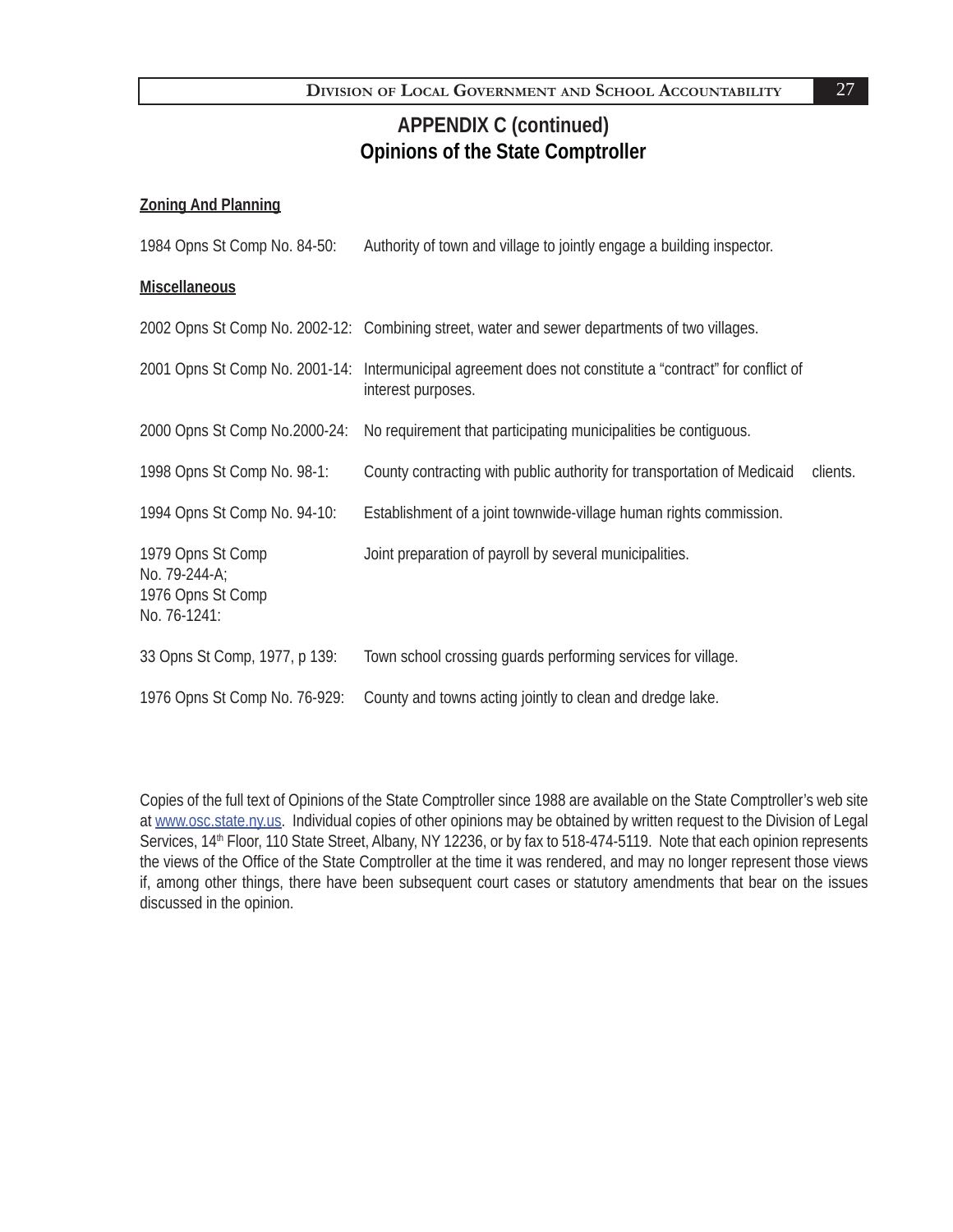# **Division of Local Government and School Accountability**

# **Regional Office Directory**

**Steven J. Hancox**, Deputy Comptroller (518) 474-4037  **Cole H. Hickland**, Director - Direct Services (518) 474-5480 **Jack Dougherty**, Director - Direct Services (518) 474-5480

#### **ALBANY REGIONAL OFFICE – Kenneth Madej, Chief Examiner**

22 Computer Drive West • Albany, New York 12205-1695 **Tel** (518) 438-0093 • **Fax** (518) 438-0367 • **Email:** Muni-Albany@osc.state.ny.us Serving: Albany, Columbia, Dutchess, Greene, Schenectady, Ulster counties

#### **BINGHAMTON REGIONAL OFFICE – Patrick Carbone, Chief Examiner**

State Office Building, Room 1702 · 44 Hawley Street · Binghamton, New York 13901-4417 **Tel** (607) 721-8306 • **Fax** (607) 721-8313 • **Email:** Muni-Binghamton@osc.state.ny.us Serving: Broome, Chenango, Cortland, Delaware, Otsego, Schoharie, Sullivan, Tioga, Tompkins counties

#### **BUFFALO REGIONAL OFFICE – Robert Meller, Chief Examiner**

295 Main Street, Room 1050 • Buffalo, New York 14203-2510 **Tel** (716) 847-3647 • **Fax** (716) 847-3643 • **Email:** Muni-Buff alo@osc.state.ny.us Serving: Allegany, Cattaraugus, Chautauqua, Erie, Genesee, Niagara, Orleans, Wyoming counties

#### **GLENS FALLS REGIONAL OFFICE – Karl Smoczynski, Chief Examiner**

One Broad Street Plaza • Glens Falls, New York 12801-4396 **Tel** (518) 793-0057 • **Fax** (518) 793-5797 • **Email:** Muni-GlensFalls@osc.state.ny.us Serving: Clinton, Essex, Franklin, Fulton, Hamilton, Montgomery, Rensselaer, Saratoga, Warren, Washington counties

**HAUPPAUGE REGIONAL OFFICE – Richard J. Rennard, Chief Examiner** NYS Office Building, Room 3A10 · Veterans Memorial Highway · Hauppauge, New York 11788-5533 **Tel** (631) 952-6534 • **Fax** (631) 952-6530 • **Email:** Muni-Hauppauge@osc.state.ny.us Serving: Nassau, Suffolk counties

#### **NEWBURGH REGIONAL OFFICE – Christopher J. Ellis, Chief Examiner**

33 Airport Center Drive, Suite 103 • New Windsor, New York 12553 **Tel** (845) 567-0858 • **Fax** (845) 567-0080 • **Email:** Muni-Newburgh@osc.state.ny.us Serving: Orange, Putnam, Rockland, Westchester counties

#### **ROCHESTER REGIONAL OFFICE – Edward V. Grant Jr., Chief Examiner**

The Powers Building • 16 West Main Street – Suite 522 • Rochester, New York 14614-1608 **Tel** (585) 454-2460 • **Fax** (585) 454-3545 • **Email:** Muni-Rochester@osc.state.ny.us Serving: Cayuga, Chemung, Livingston, Monroe, Ontario, Schuyler, Seneca, Steuben, Wayne, Yates counties

#### **SYRACUSE REGIONAL OFFICE – Eugene A. Camp, Chief Examiner**

State Office Building, Room 409 · 333 E. Washington Street · Syracuse, New York 13202-1428 **Tel** (315) 428-4192 • **Fax** (315) 426-2119 • **Email:** Muni-Syracuse@osc.state.ny.us Serving: Herkimer, Jefferson, Lewis, Madison, Oneida, Onondaga, Oswego, St. Lawrence counties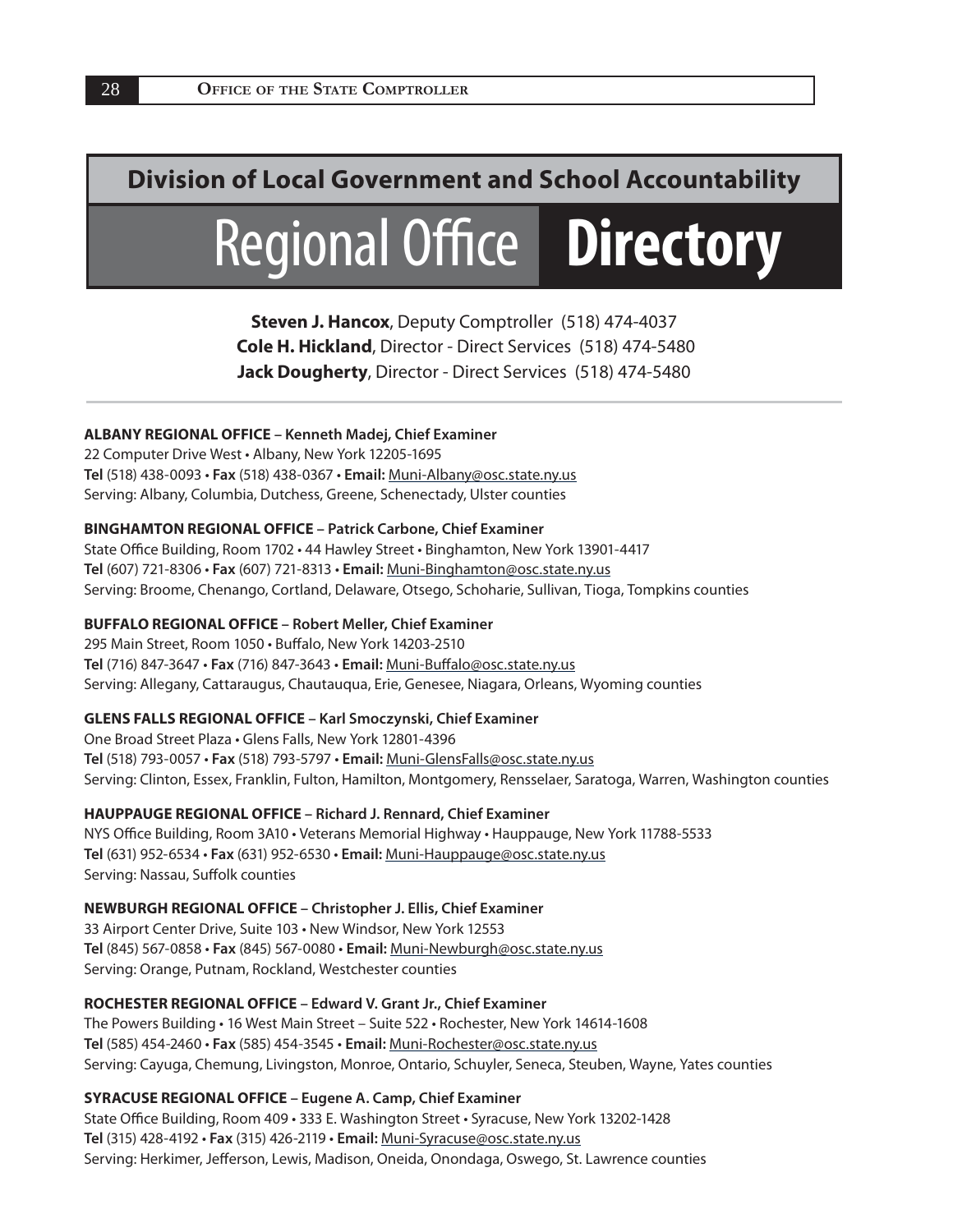# **Central Office Directory Division of Local Government and School Accountability**

(Area code for the following is 518 unless otherwise specified)

| Steven J. Hancox, Deputy Comptroller                                                                       |  |
|------------------------------------------------------------------------------------------------------------|--|
| John C. Traylor, Assistant Comptroller                                                                     |  |
|                                                                                                            |  |
| (Annual Financial Reports, Constitutional Limits, Real Property Tax Levies,<br>Local Government Approvals) |  |
| (Requests for Publications or Government Data)                                                             |  |
|                                                                                                            |  |
| (Audits, Technical Assistance)                                                                             |  |
| (Auditing and Accounting)                                                                                  |  |
|                                                                                                            |  |
|                                                                                                            |  |
| (Local Official Training, Teleconferences, DVDs)                                                           |  |
| <b>Electronic Filing</b>                                                                                   |  |
|                                                                                                            |  |
|                                                                                                            |  |

**Mailing Address for all of the above:**

#### **Office of the State Comptroller, 110 State St., Albany, New York 12236**

email: **localgov@osc.state.ny.us**